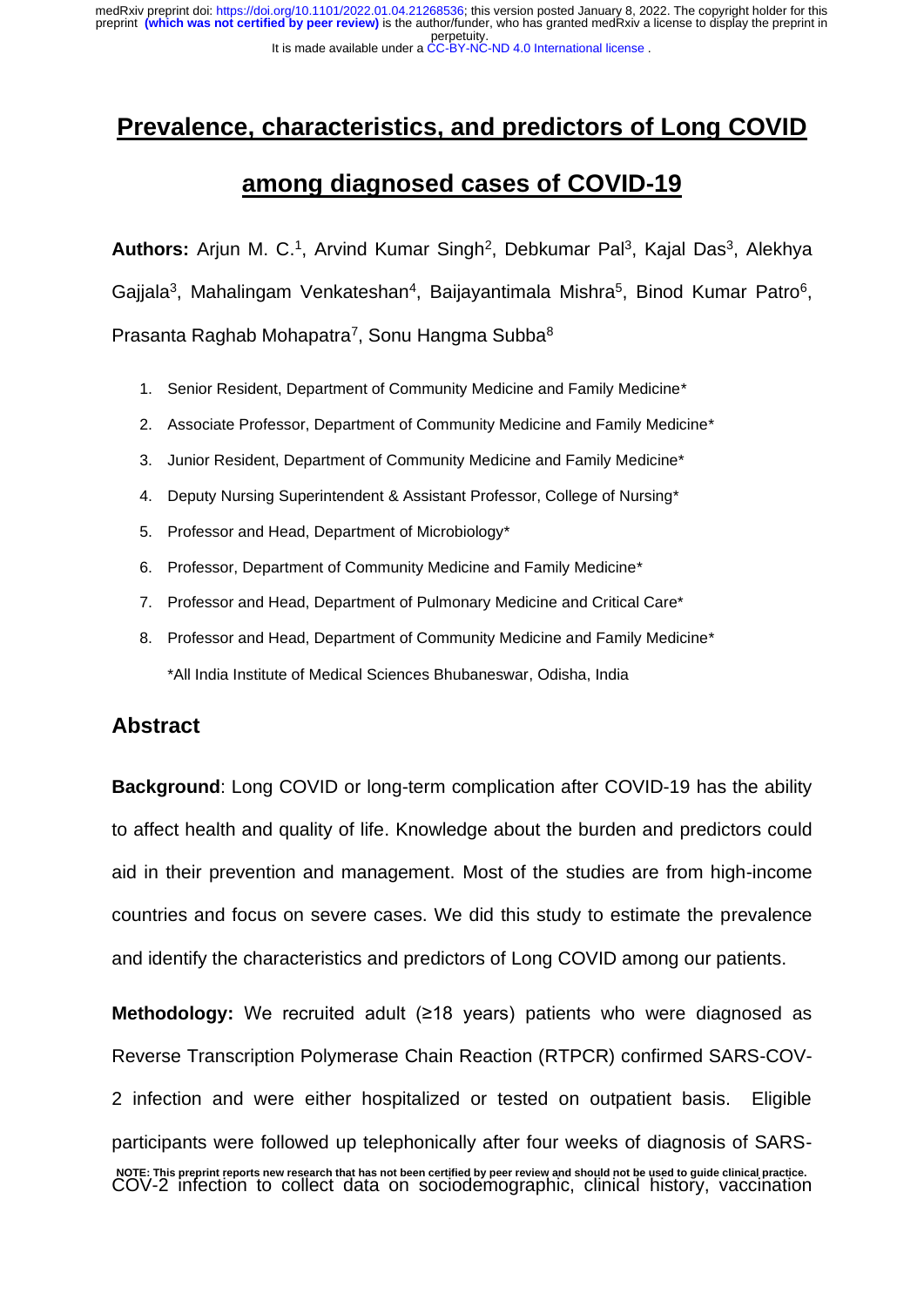history, Cycle threshold (Ct) values during diagnosis and other variables. Characteristics of Long COVID were elicited, and multivariable logistic regression was done to find the predictors of Long COVID.

**Results:** We have analyzed 487 individual data with a median follow-up of 44 days (Inter quartile range (IQR): 39,47). Overall, Long COVID was reported by 29.2% (95% Confidence interval (CI): 25.3%,33.4%) participants. Prevalence of Long COVID among patients with mild/moderate disease  $(n = 415)$  was 23.4% (95% CI: 19.5%,27.7%) as compared to 62.5% (95% CI: 50.7%,73%) in severe/critical cases(n=72). The most common Long COVID symptom was fatigue (64.8%) followed by cough (32.4%). Statistically significant predictors of Long COVID were - Preexisting medical conditions (Adjusted Odds ratio (aOR)=2.00, 95% CI: 1.16,3.44), having a more significant number of symptoms during acute phase of COVID-19 disease (aOR=11.24, 95% CI: 4.00,31.51), two doses of COVID-19 vaccination (aOR=2.32, 95% CI: 1.17,4.58), the severity of illness (aOR=5.71, 95% CI: 3.00,10.89) and being admitted to hospital (Odds ratio (OR)=3.89, 95% CI: 2.49,6.08).

**Conclusion:** A considerable proportion of COVID-19 cases reported Long COVID symptoms. More research is needed in Long COVID to objectively assess the symptoms and find the biological and radiological markers.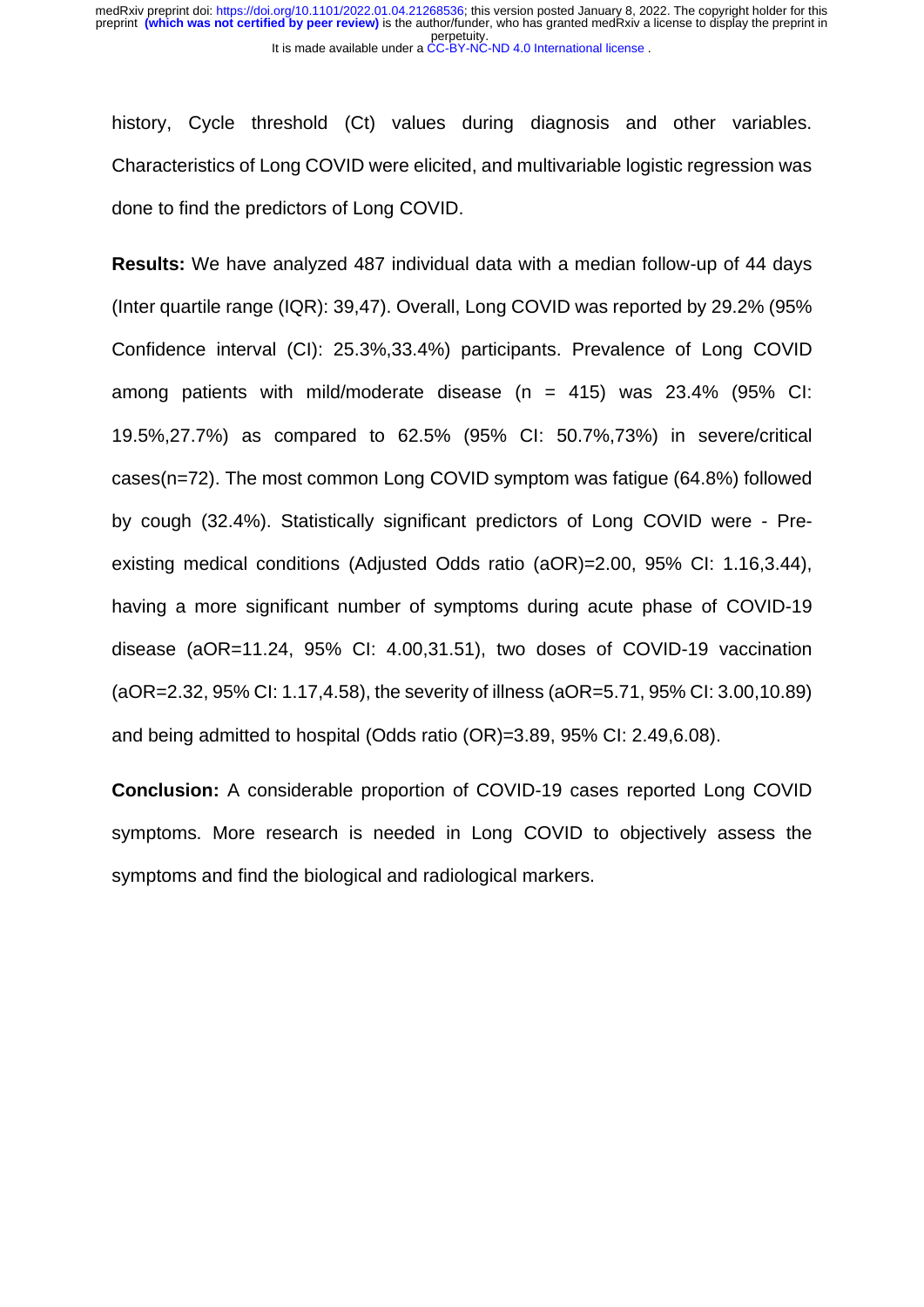#### **INTRODUCTION**

COVID-19 was declared a pandemic in March 2020. (1) Globally, 263 million people have been diagnosed, and around 5 million are reported dead due to COVID-19. (2) Health systems worldwide are striving to stop the spread of the SAR-COV-2 virus and prevent death and complication due to COVID-19. Apart from acute illness, dialogues on the chronic effect of COVID-19 gained momentum as medical practitioners worldwide started reporting on post COVID complications even in mild cases. (3) It was observed that symptoms of COVID-19 either persist or new symptoms arise after a patient has recovered. Multiple nomenclatures began to appear to describe this condition which includes Long COVID, chronic COVID syndrome, long hauler COVID, post-acute sequelae of COVID-19, post-acute COVID19 syndrome etc. (4,5)

Long COVID was discussed widely, and research was initiated to understand this phenomenon. (6) But there was no widely accepted definition for Long COVID, making it difficult to diagnose and treat the condition. (7) The National Institute for Health and Care Excellence (NICE) was among the first to come out with a rapid guideline to define Long COVID. (8) NICE defines Long COVID as signs and symptoms that continue or develop after acute COVID‑19, including both ongoing symptomatic COVID‑19 (from 4 to 12 weeks) and post‑COVID‑19 syndrome (12 weeks or more). (9) Similarly, the Centers for Disease Control and Prevention (CDC) define Long COVID as a Post-COVID condition with a wide range of new, returning, or ongoing health problems people can experience four or more weeks after first being infected with the virus that causes COVID-19. (10) WHO recently published a document defining the Long COVID based on the Delphi method. (11)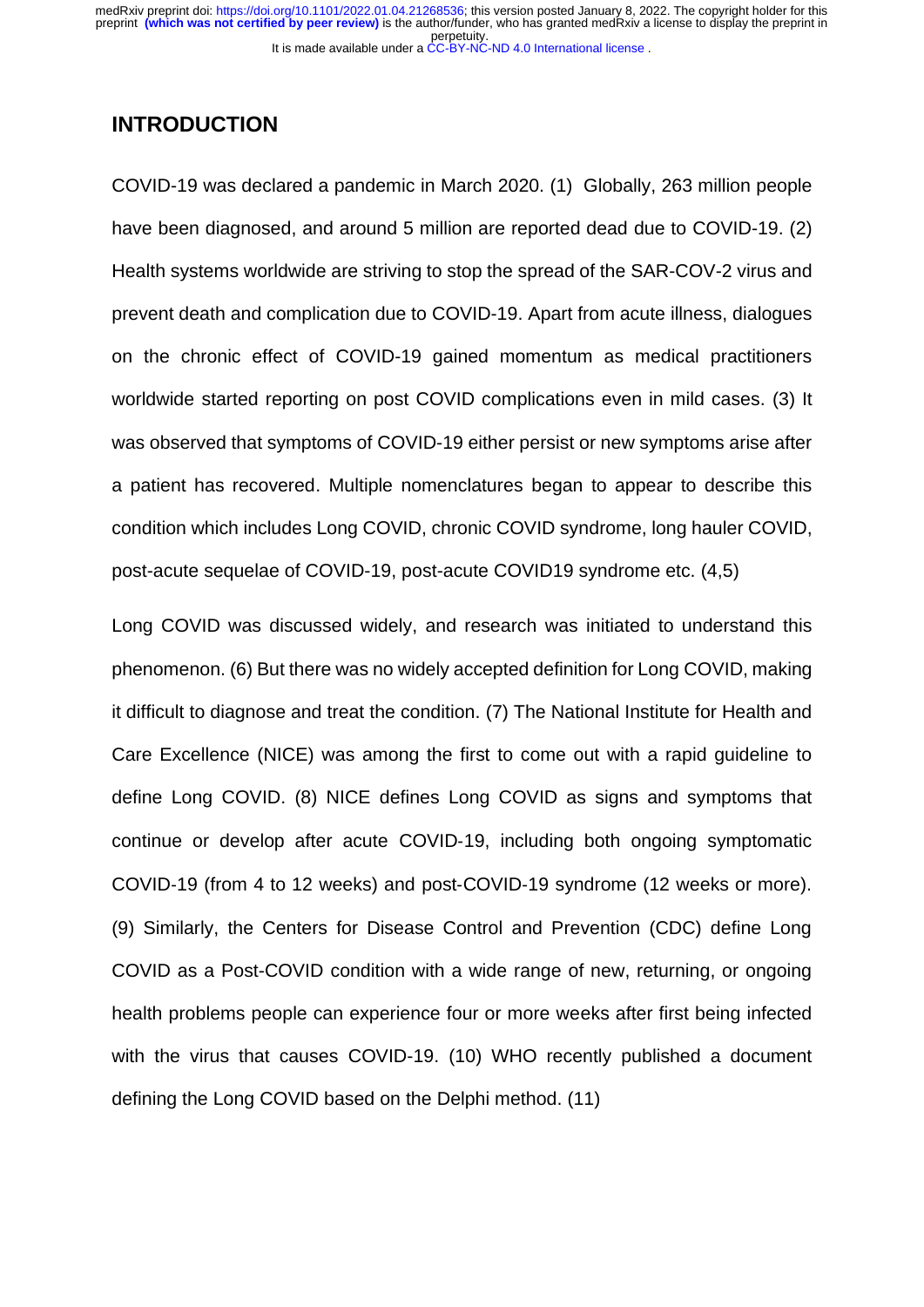Studies have shown that Long COVID can affect almost all systems in the body. (12) The most described in the literature are respiratory disorders, cardiovascular disorders, neurocognitive disorders, mental health disorders, metabolic disorders etc. Symptoms are in multitudes: including fatigue, breathlessness, cough, anxiety, depression, palpitation, chest main, myalgia, cognitive dysfunction ("brain fog"), loss of smell, etc. (12) Newer symptoms are identified and included in the long COVID as evidence emerges. (13) Many initiatives have been launched to estimate the burden and characteristics of long COVID, especially in developed countries. The Office of National Statistics (ONS) in the United Kingdom gives an estimate of the prevalence and risk factors of long COVID using the national Coronavirus (COVID-19) Infection Survey (CIS). (14) COVID Symptom study app is another data source. (15) National Institute of Health in the USA has also launched new initiatives to study Long COVID and is expected to bring out more evidence. (6) Independent researchers are also working on understanding this phenomenon.

In India, significantly less attention has been given to the burden of Long COVID. (16) During this study's conception, there were no research papers available in peerreviewed journals that measured the burden of Long COVID in India. As of today, India has more than 34 million cases of COVID-19. (17) This can translate into a huge number of patients suffering from long COVID. Once the active cases come down, the already overstretched health systems can witness another public health crisis in the form of Long COVID. To mitigate this, we should have a clear idea about Long COVID to develop better management strategies. Post COVID care clinics are already functioning in some parts of the country. (18) The Government of India has also published a guideline for the management of post COVID sequelae. (19) But none of the systematic reviews on long COVID has included a study from India, and there is a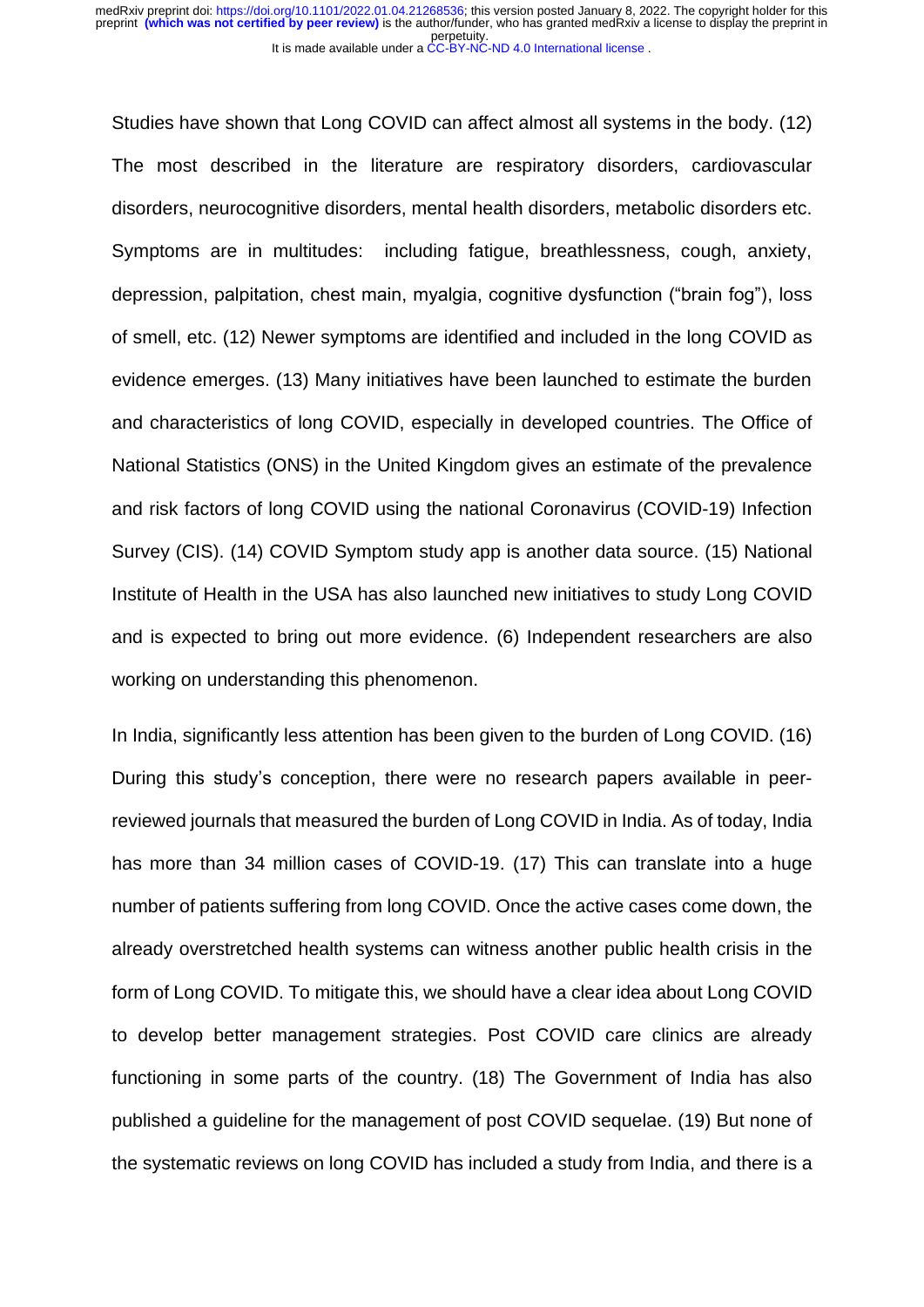wide evidence gap on this condition in India. Thus, it is pertinent that we undertake a study to measure the burden, the characteristics, and the predictors of long COVID in India to bring much-needed insight into this condition.

### **METHODOLOGY**

We estimated the prevalence, characteristics, and predictors of Long COVID by following up a cohort of patients who were Revere Transcription polymerase chain reaction (RTPCR) positive COVID-19 cases. The study was conducted at All India Institute of Medical Sciences (AIIMS) Bhubaneswar, a tertiary care government hospital and research institute. The study population included adult cases (age ≥18 years) of COVID-19 who were diagnosed with RTPCR test from AIIMS Bhubaneswar from April to September. Individuals less than 18 years and pregnant women were excluded.

We accessed the AIIMS Bhubaneswar COVID-19 screening OPD database and records of patients admitted due to COVID-19. The database was cleaned by removing individuals with missing phone numbers, patients who expired, and those less than 18 years. As per the operational definition based on NICE guidelines, these individuals were contacted through telephone after four weeks from the date of their COVID-19 diagnosis. After taking verbal consent, a detailed telephonic interview was conducted to record the socio-demographic details, past medical history including chronic disease and substance use, acute manifestations of COVID-19, and the treatment received. Participants self-reported their height and weight, and Body Mass Index (BMI) was derived. BMI was classified based on World Health Organization criteria (W.H.O). (20) Data on COVID-19 vaccination history was also collected. This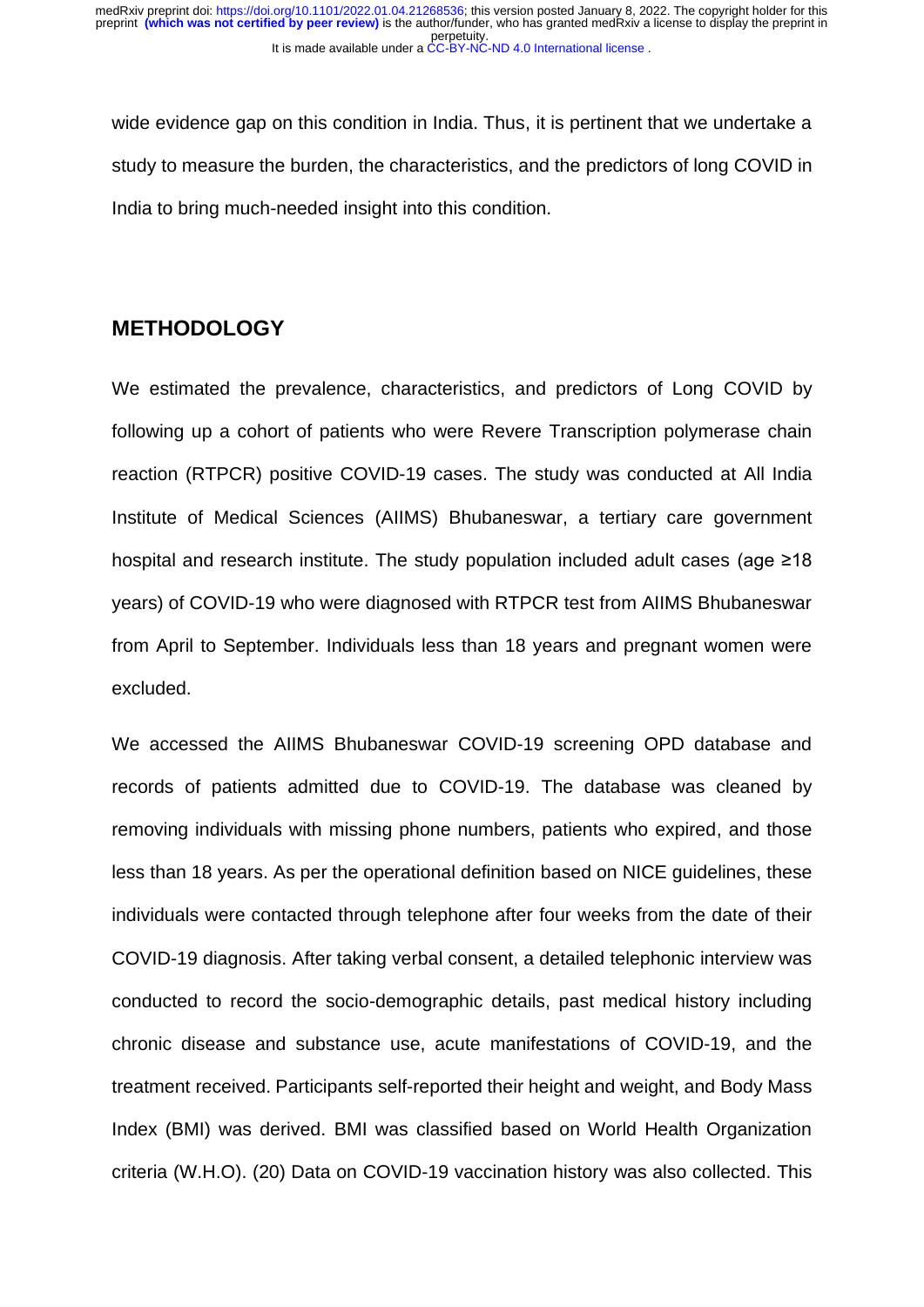was followed by self-reported Long COVID symptoms and their characteristics which included fatigue, cough, loss of taste and smell, cognitive dysfunction (Brain fog), etc., and an open-ended question. The interview questions were adapted from the W.H.O Global COVID-19 Clinical Platform Case Report Form (CRF) for Post COVID condition (Post COVID-19 CRF). (21) All the data in this study was collected by the postgraduate student authors. Pre-testing of the questionnaire was done, and supervised calls were made before the beginning of actual data collection. The data collected during telephonic interviews were directly entered into EpiCollect5 app. An individual who could not be contacted after two attempts were excluded. The RTPCR cycle threshold (Ct) values during diagnosis of COVID-19 were retrieved from the hospital database to study its association with Long COVID symptoms.

#### **Sample size and Statistical analysis**

The sample size for the study was calculated separately for mild to moderate cases and severe cases. Based on previous estimates, a 20% prevalence was taken for mild to moderate cases and the required sample size was 400. (14) For severe cases we assumed a 50% prevalence of Long COVID, and the sample size was calculated to be 100. A relative precision of 20% was used in both calculations.

Data was collected using EpiCollect5 and imported into Microsoft Excel for cleaning. The data was analyzed in statistical software R (version 3.6.3). Prevalence of Long COVID was determined by the number of participants who self-reported any of the Long COVID symptoms. The self-reported characteristics of symptoms were also given as proportions. The data were analyzed separately for mild to moderate and severe to critical patients. Logistics regression was used to find the predictive factors of Long COVID. Statistical significance for univariable analysis was set at p-value less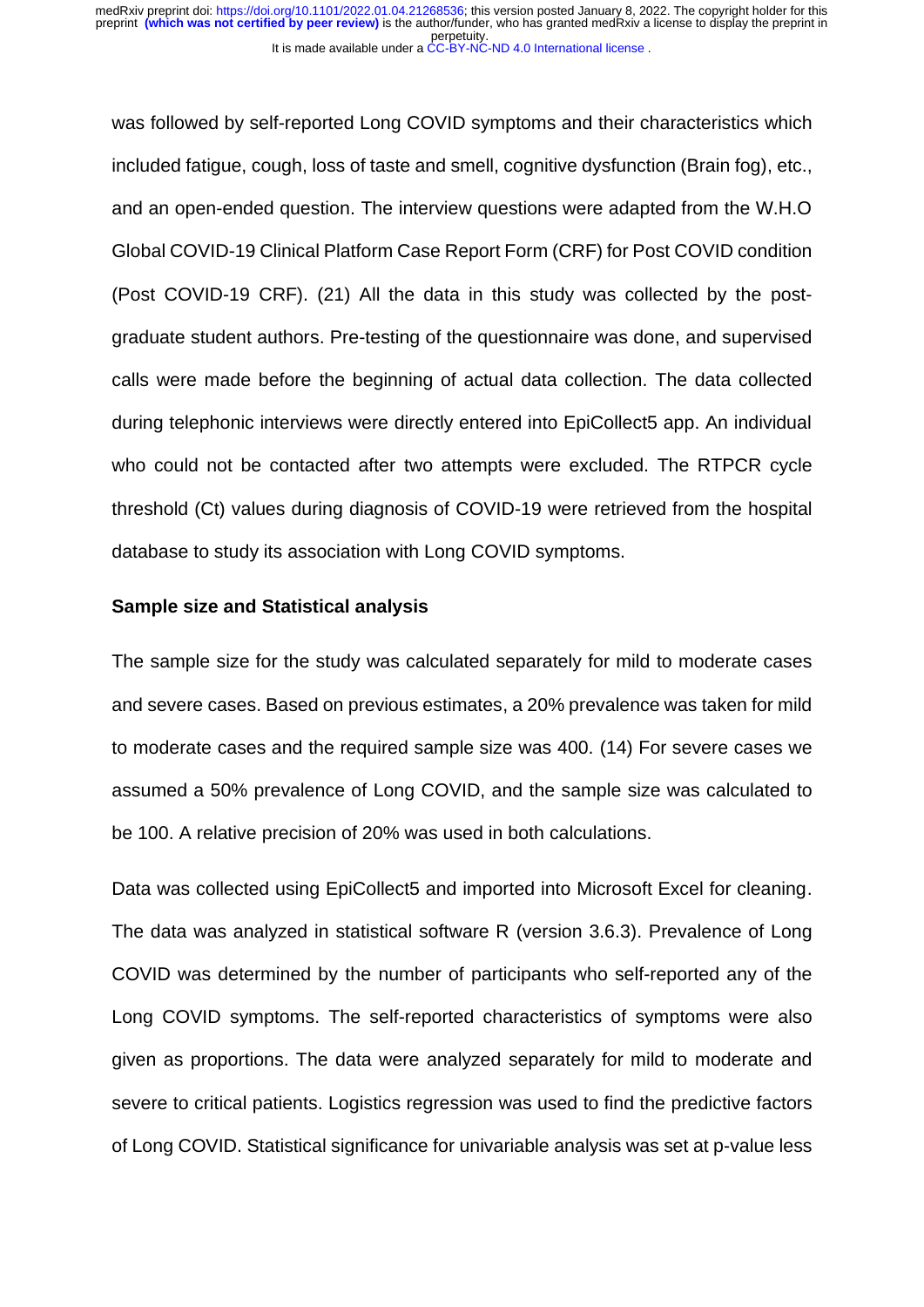than 0.05. Multivariable logistic regression was done to obtain an adjusted odds ratio with a 95% confidence interval. Clinically significant, and variables which gives a pvalue less than 0.2 in univariable analysis were added to the multivariable model.

#### **Ethical issues**

The institutional ethics committee (IEC) of AIIMS Bhubaneswar granted ethical approval before starting the study (IEC Number: T/IM-NF/CM&FM/21/37). The study was explained to each individual, and a telephonic verbal consent was taken before starting data collection. The consent process was approved by the Institutional Ethics Committee. After data collection, if the participant was found to have symptoms of Long COVID, they were referred to Long COVID OPD in the department of Pulmonary Medicine, AIIMS Bhubaneswar.

### **RESULTS**

We listed 698 COVID-19 RTPCR positive cases from April to September 2021, out of which 189 patients could not be contacted. A total of 509 individuals were eligible to be included into the study. Consent was denied by nine participants, and thus a total of 500 interviews were conducted successfully. On the preliminary evaluation of data, thirteen entries had wrong dates and were dropped from the final analysis. A final sample of 487 individuals was analyzed. (Figure 1) The median follow-up of participants was 44 days (IQR=39,47)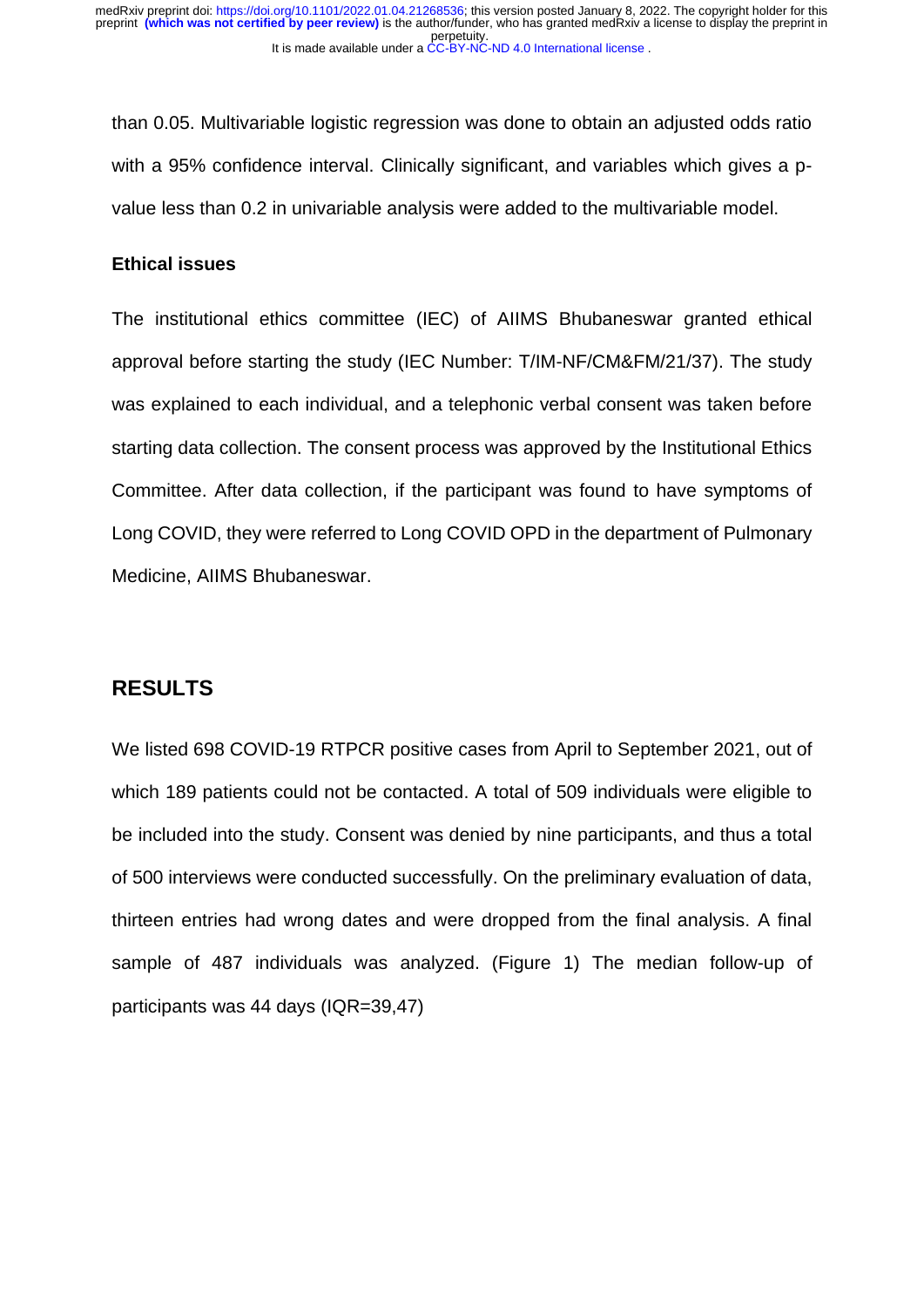perpetuity. preprint **(which was not certified by peer review)** is the author/funder, who has granted medRxiv a license to display the preprint in medRxiv preprint doi: [https://doi.org/10.1101/2022.01.04.21268536;](https://doi.org/10.1101/2022.01.04.21268536) this version posted January 8, 2022. The copyright holder for this





The mean age of the study participants was 39 years (SD=15 years), ranging from 18 to 88 years. Females were 199 (40.9%), and the majority of participants were graduates. Most of the participants were either unemployed or students or homemakers with no earnings. Thirty participants (6.2%) reported being in a job involving COVID-19 management. Majority of participants had normal BMI. (Table 1)

Eighteen participants (3.7%) reported that they had COVID-19 before the current episode. Around 10% had a history of pre-existing Diabetes or Hypertension. Few participants gave the history of other comorbidities like asthma, tuberculosis, anxiety, cancer, or other chronic diseases, and none reported depression. A single question was used to record any type of self-reported substance use, and 54 (11.1%)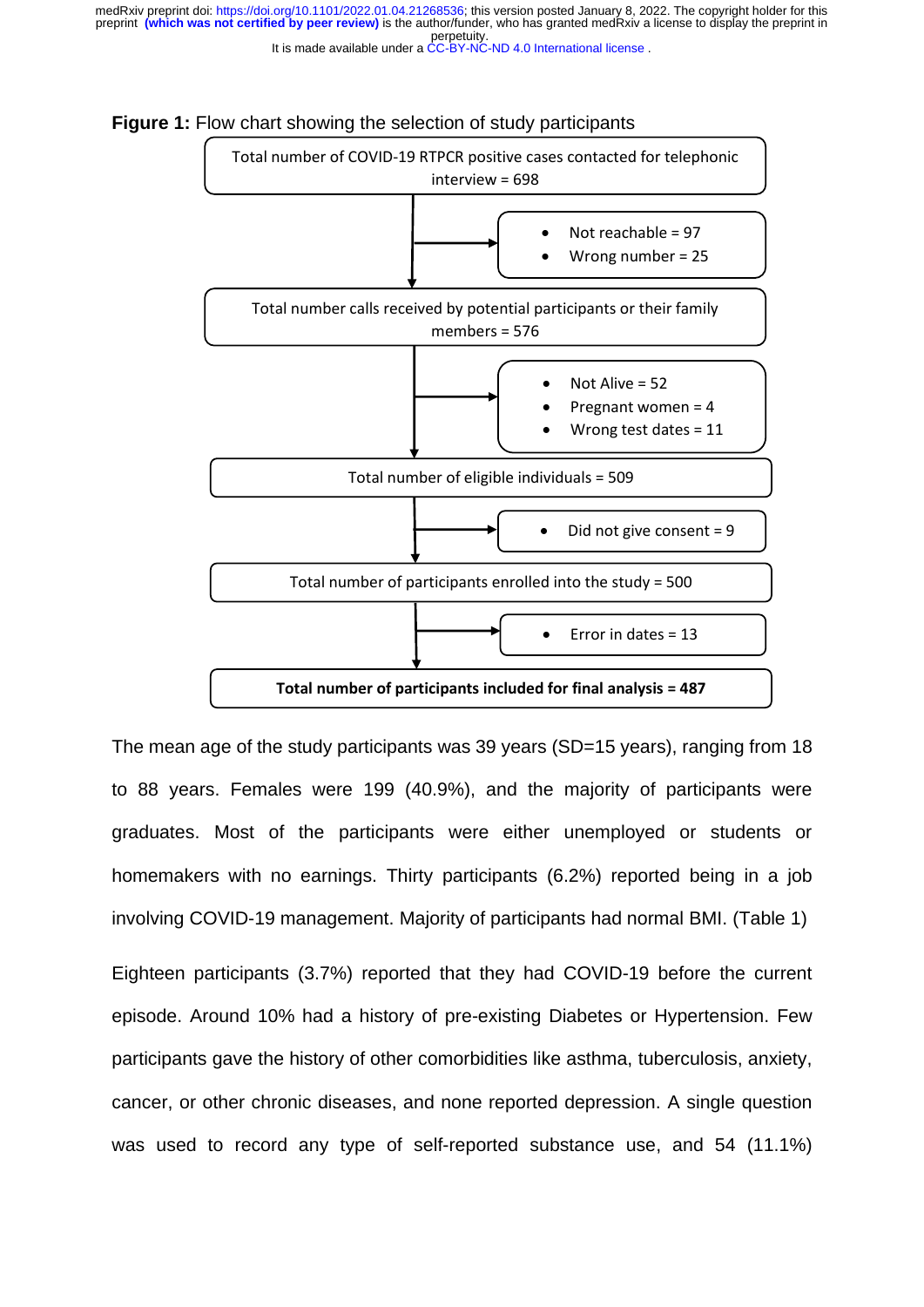participants gave the history of some form of substance use which included alcohol and tobacco. Two doses of vaccine were taken by 287 (58.9%) participants, one dose by 81 (16.6%), and there were 119 (24.5%) who had not been vaccinated at all. The majority of the sample had taken Covaxin. Very few participants reported having side effects post-vaccination.

**Table 1:** Sociodemographic characteristics, Past medical history, and vaccination status of participants (n=487)

| Socio-demographic characteristics |                                          |                   |  |  |  |
|-----------------------------------|------------------------------------------|-------------------|--|--|--|
|                                   | <b>Variable</b>                          | $n$ (%)           |  |  |  |
|                                   | Age (Mean (SD); Range)                   | 39 (15); 18 to 88 |  |  |  |
| Females                           |                                          | 199 (40.9)        |  |  |  |
| Education                         | Illiterate/No formal education           | 24 (4.9)          |  |  |  |
|                                   | Studied up to 10 std or below            | 116 (23.8)        |  |  |  |
|                                   | Higher secondary                         | 75 (15.4)         |  |  |  |
|                                   | Graduate                                 | 218 (44.8)        |  |  |  |
|                                   | Post-graduate and above                  | 54(11.1)          |  |  |  |
| Current                           | Unemployed/Student/Homemaker             | 205 (42.1)        |  |  |  |
| Occupation                        | Professionals/Technical/Administrators   | 149 (30.6)        |  |  |  |
|                                   | Skilled and Unskilled Manual laborer     | 54(11.1)          |  |  |  |
|                                   | <b>Retired</b>                           | 11(2.3)           |  |  |  |
|                                   | Other                                    | 68 (13.9)         |  |  |  |
|                                   | Occupation involving COVID-19 management | 30(6.2)           |  |  |  |
| <b>BMI</b>                        | Underweight (<18.5)                      | 24(5)             |  |  |  |
| $(n=484)$                         | Normal (18.5-24.9)                       | 284 (58.7)        |  |  |  |
|                                   | Overweight (25.0-29.9)                   | 153 (31.6)        |  |  |  |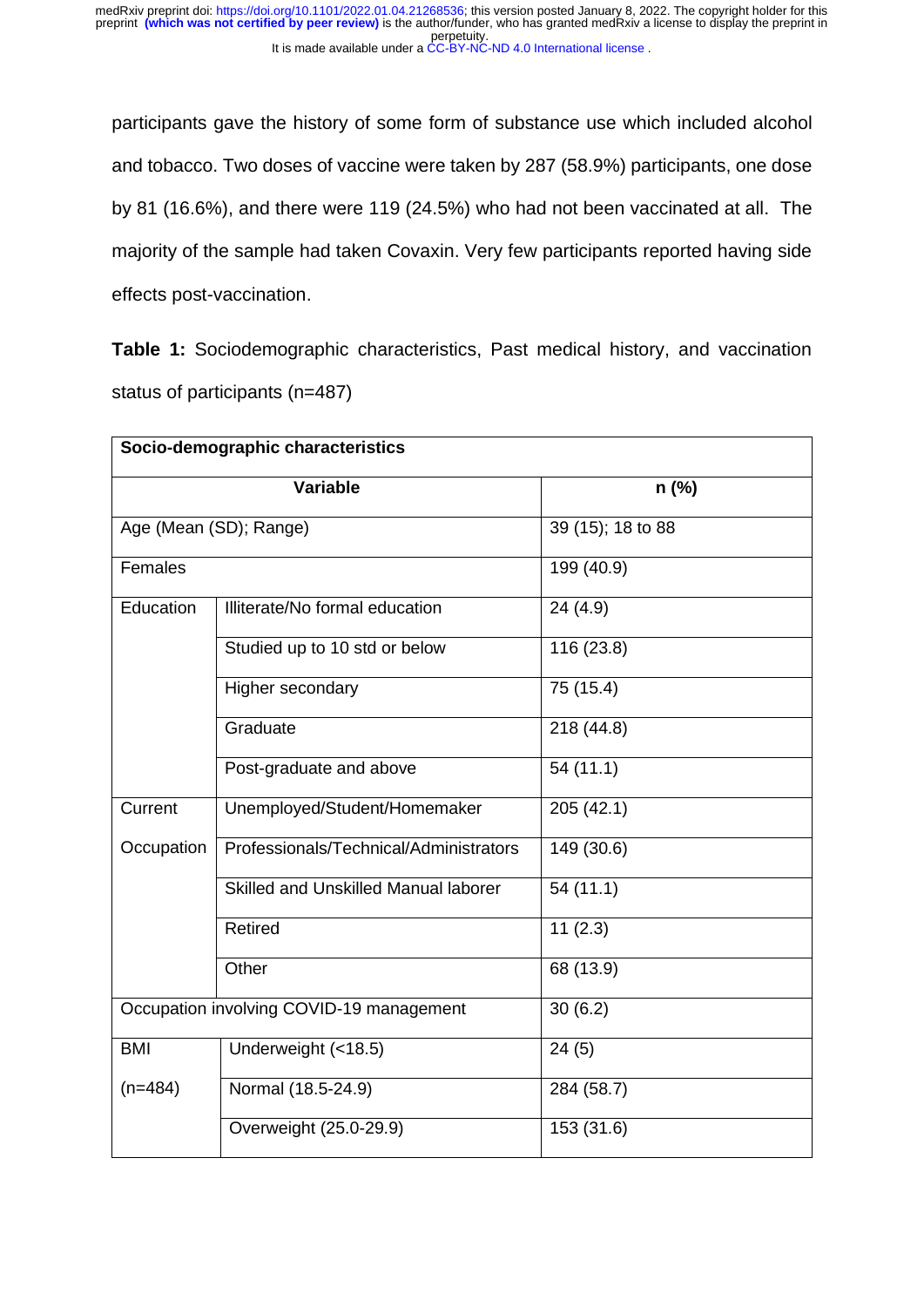perpetuity. medRxiv preprint doi: [https://doi.org/10.1101/2022.01.04.21268536;](https://doi.org/10.1101/2022.01.04.21268536) this version posted January 8, 2022. The copyright holder for this<br>preprint **(which was not certified by peer review)** is the author/funder, who has grant

It is made available under a [CC-BY-NC-ND 4.0 International license](http://creativecommons.org/licenses/by-nc-nd/4.0/) .

|                                                 | Obese (≥30.0)                                     | 23(4.7)    |
|-------------------------------------------------|---------------------------------------------------|------------|
| <b>Past Medical History</b>                     |                                                   |            |
| History of COVID-19 before the current episode  |                                                   | 18(3.7)    |
| Diagnosed to have Diabetes                      |                                                   | 58 (11.9)  |
| Diagnosed to have Hypertension                  |                                                   | 51 (10.5)  |
| Diagnosed to have Anxiety                       |                                                   | 3(0.6)     |
| Diagnosed to have Asthma                        |                                                   | 15(3.1)    |
| Diagnosed to have Tuberculosis                  |                                                   | 5(1)       |
| Diagnosed to have Cancer                        |                                                   | 19(3.9)    |
|                                                 | Diagnosed to have other medical condition         | 53 (10.9)  |
|                                                 | Participants who gave history of substance use    | 54 (11.1)  |
| Smoking status                                  | <b>Current smoker</b>                             | 16(3.3)    |
|                                                 | Former (Not smoked more than                      | 7(1.4)     |
|                                                 | one year)                                         |            |
| Chewable tobacco                                |                                                   | 32(6.6)    |
| Alcohol use                                     |                                                   | 19(3.9)    |
| <b>COVID-19 Vaccination status</b>              |                                                   |            |
| Participants who received two doses of COVID-19 |                                                   | 287 (58.9) |
| vaccine                                         |                                                   |            |
| Participants who received one dose of COVID-19  |                                                   | 81 (16.6)  |
| vaccine                                         |                                                   |            |
|                                                 | Participants who did not receive COVID-19 vaccine | 119 (24.5) |

Clinical features of the participants revealed that majority of them had 1 to 4 symptoms during the acute phase, and the most common symptoms were Fever and Cough. According to W.H.O Post COVID-19 Case Report Form criteria, 415 (85.2%) had mild to moderate and 68 (14%) had severe disease, and four participants (0.8%) had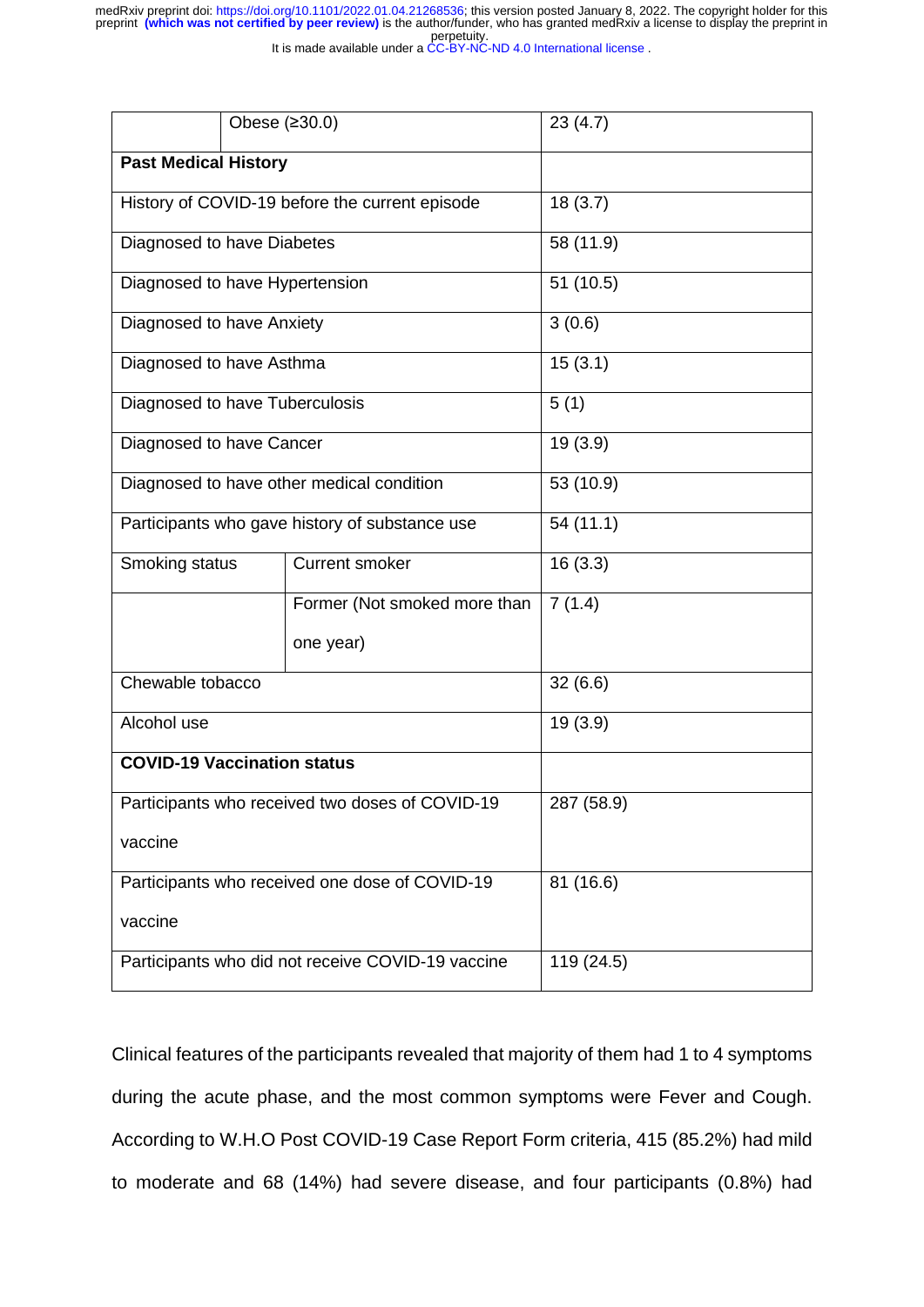become critical. Most of the participants, 377 (77.4%), underwent home-isolation and were treated as Outpatient and 110 (22.6%) were hospitalized. (Table 2)

**Table 2**: Clinical features and management of acute illness of COVID-19 among participants (n=487)

| Total number of symptoms reported by |                             | n (%)      |
|--------------------------------------|-----------------------------|------------|
| each participant                     |                             |            |
|                                      | No symptoms                 | 111 (22.8) |
|                                      | 1 to 4 symptoms             | 312(64.1)  |
|                                      | 5 or more symptoms          | 64 (13.1)  |
| Most common symptoms reported        |                             |            |
|                                      | Fever                       | 316 (64.9) |
|                                      | Cough                       | 221 (45.4) |
|                                      | Body ache                   | 89 (18.3)  |
|                                      | <b>Breathing difficulty</b> | 78 (16)    |
|                                      | Loss of smell               | 63 (12.9)  |
|                                      | Loss of taste               | 60 (12.3)  |
| Severity of acute                    | Mild/Moderate - Did not     | 415 (85.2) |
| illness                              | receive oxygen              |            |
|                                      | Severe-Required             | 68 (14)    |
|                                      | oxygen or was told you      |            |
|                                      | required oxygen             |            |
|                                      | Critical - Received         | 4(0.8)     |
|                                      | invasive ventilation t      |            |
| Care received                        | Home isolation              | 377 (77.4) |
| during acute                         | Admitted to hospital        | 110 (22.6) |
| illness                              |                             |            |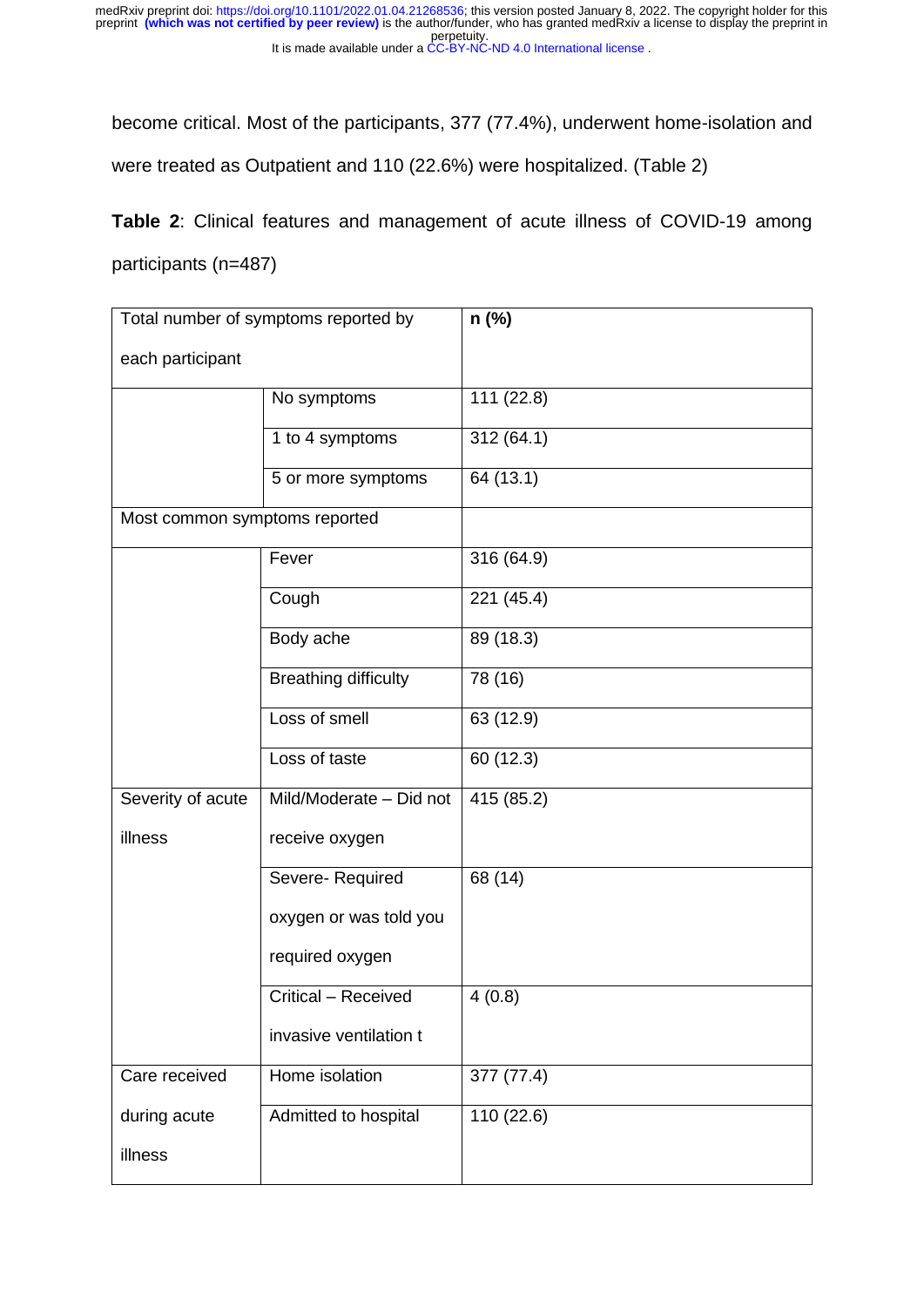Overall prevalence of Long COVID was 29.2% (95% CI: 25.3%,33.4%) with 142 individuals reporting it. Subgroup analysis revealed that prevalence of Long COVID was 62.5% (95% CI: 50.7%,73%) among severe/critical cases (n=72), which was significantly higher than among mild/moderate cases (n=415) at 23.4% (95% CI: 19.5%,27.7%). (Figure 2) Among participants who were asymptomatic during the acute phase of COVID-19 (n=111), only six reported Long COVID symptoms.

The most common symptom reported was Fatigue 92 (64.8%), followed by Cough 46 (32.4%). Only three participants reported cognitive dysfunction or Brain fog. Limitation of daily activity following Long COVID was not reported by the majority, but 41 (28.9%) participants reported having some activity limitation. Out of the 142 participants who self-reported Long COVID, 131 (92.3%) perceived the symptoms to be not severe, whereas 11 (7.7%) experienced the symptoms a lot. Health care practitioners were consulted for Long COVID by 49 (34.5%) participants. (Table 3)

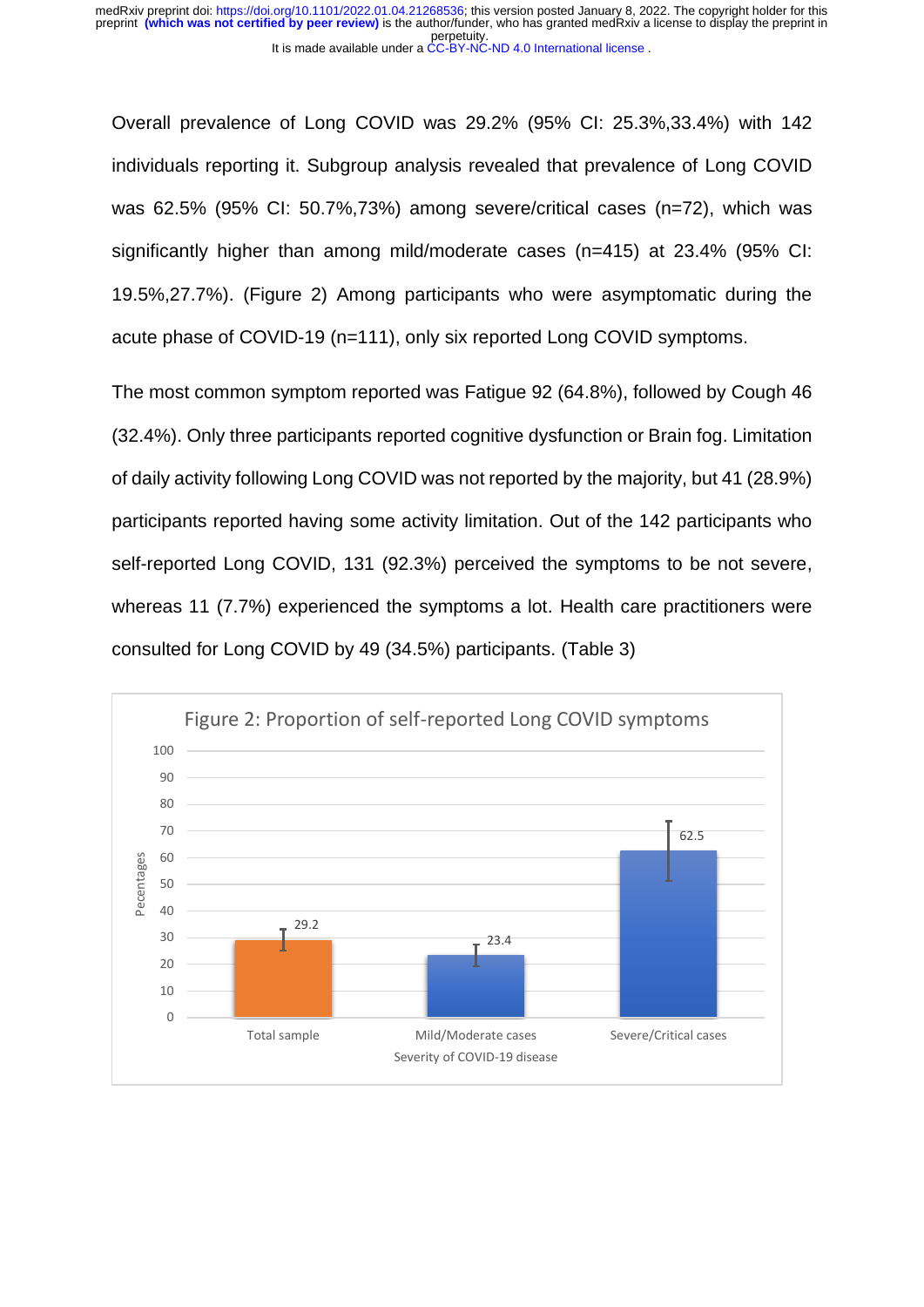#### **Table 3:** Self-reported Long COVID symptoms and its features (n=142)

| <b>Variable</b>                      |                             | n (%)      |
|--------------------------------------|-----------------------------|------------|
| Most common Self-                    | Fatigue                     | 92 (64.8)  |
| reported Long                        | Cough                       | 46 (32.4)  |
| COVID symptoms                       | <b>Breathing difficulty</b> | 24 (16.9)  |
|                                      | Chest pain                  | 12(8.4)    |
|                                      | Loss of taste               | 6(4.2)     |
|                                      | Loss of smell               | 4(2.8)     |
|                                      | Brain fog                   | 3(2.1)     |
|                                      | Palpitation                 | 3(2.1)     |
|                                      | Anxiety                     | 3(2.1)     |
| Limitation of                        | Activity limited a lot      | 10(7)      |
| activity                             | Activity limited a little   | 41 (28.9)  |
|                                      | No activity limitation      | 91(64.1)   |
| Perceived severity                   | Not severe                  | 131 (92.3) |
| of Long COVID                        | Severe                      | 11(7.7)    |
| symptoms                             |                             |            |
| Consulted a health care practitioner |                             | 49 (34.5)  |

Analysis for predictors revealed that age, sex, occupation, BMI, history of substance use, and Cycle threshold (Ct) values were not significantly associated with Long COVID. Pre-existing medical conditions (adjusted Odds ratio (aOR) = 2.00 (95% CI: 1.16,3.44)), receiving two doses of COVID-19 vaccination (aOR=2.32 (95% CI: 1.17,4.58)), having more severe COVID-19 disease (aOR = 5.71 (95% CI: 3.00,10.89)) and having a greater number of symptoms during acute phase of COVID-19 disease were significantly associated with Long COVID. Admission to hospital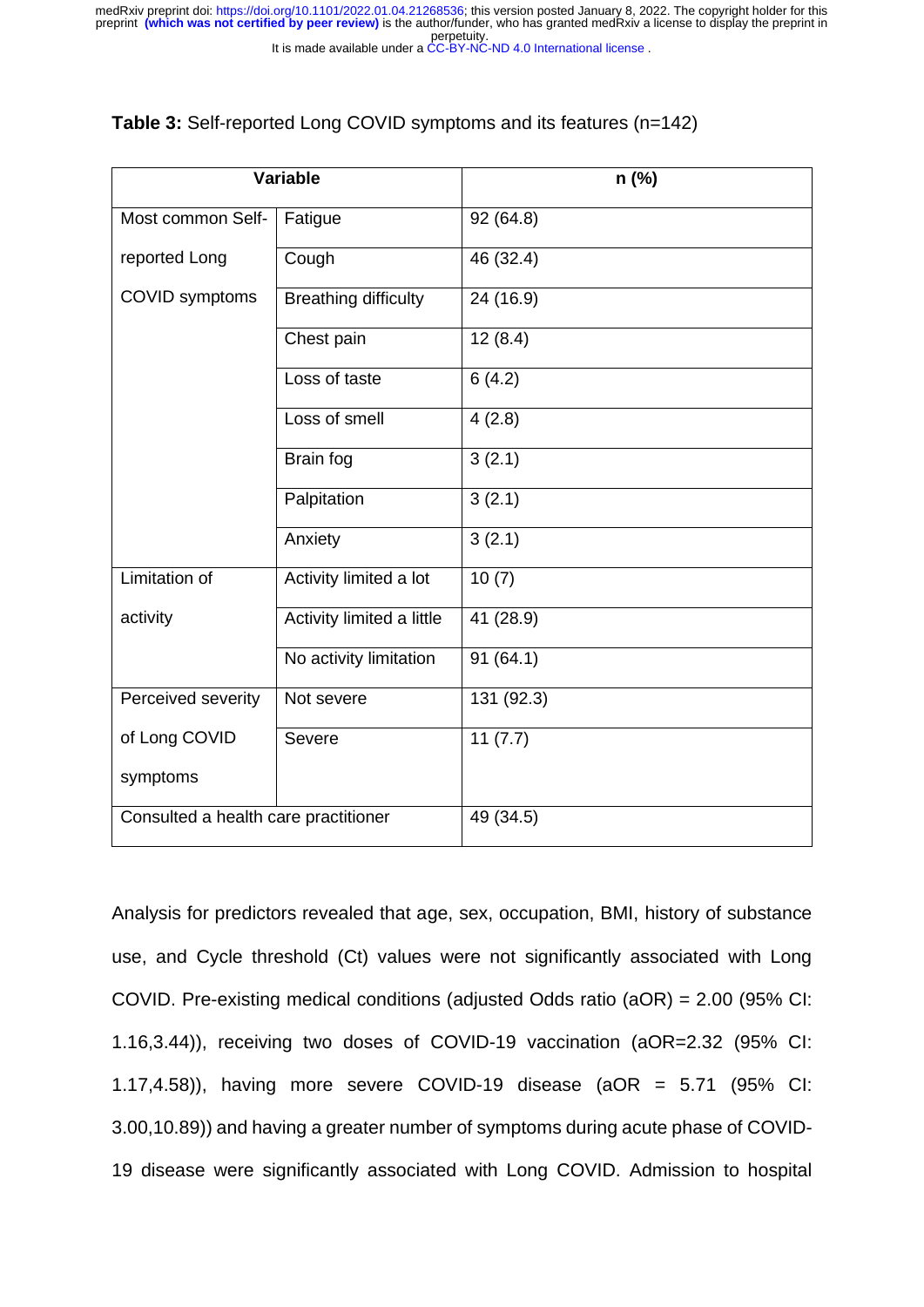during the acute phase of disease was significantly associated with Long COVID (Odds ratio =  $3.89$  (95% CI:  $2.49,6.08$ )); however, this variable was not included in the multivariable model due to the colinear relation with the severity of the disease. (Table 4)

|  |  | Table 4: Predictors of Self-reported Long COVID symptoms |  |
|--|--|----------------------------------------------------------|--|
|--|--|----------------------------------------------------------|--|

| Variable   |                              | <b>Univariable</b>  |                          | <b>Multivariable</b> |                          |
|------------|------------------------------|---------------------|--------------------------|----------------------|--------------------------|
|            |                              | logistic regression |                          | logistic regression  |                          |
|            |                              | <b>Odds Ratio</b>   | p                        | <b>Adjusted</b>      | p                        |
|            |                              | (95% CI)            | value                    | <b>Odds Ratio</b>    | value                    |
|            |                              |                     |                          | (95% CI)             |                          |
| Age        | 18 to 45 years               | Reference           | $\blacksquare$           | Reference            | $\overline{a}$           |
| Categories | 46 to 59 years               | 1.46                | 0.12                     | 1.24                 | 0.48                     |
|            |                              | (0.91, 2.36)        |                          | (0.68, 2.29)         |                          |
|            | 60 years & above             | 1.46                | 0.22                     | 1.08                 | 0.86                     |
|            |                              | (0.79, 2.67)        |                          | (0.48, 2.43)         |                          |
| Sex        | Male                         | Reference           | $\blacksquare$           | Reference            | $\blacksquare$           |
|            | Female                       | 1.33                | 0.16                     | 1.29                 | 0.36                     |
|            |                              | (0.89, 1.97)        |                          | (0.74, 2.25)         |                          |
| Occupation | Unemployed/Student/Homemaker | Reference           |                          | Reference            |                          |
|            | Professional/Technical/      | 1.32                | 0.23                     | 1.79                 | 0.06                     |
|            | Administrative/Managerial    | (0.84, 2.08)        |                          | (0.96, 3.33)         |                          |
|            | Skilled/Unskilled manual     | 0.65                | 0.24                     | 0.82                 | 0.68                     |
|            |                              | (0.31, 1.34)        |                          | (0.32, 2.09)         |                          |
|            | Other                        | 0.98                | 0.94                     | 1.15                 | 0.73                     |
|            |                              | (0.55, 1.74)        |                          | (0.53, 2.48)         |                          |
| <b>BMI</b> | Underweight (<18.5)          | Reference           | $\overline{\phantom{a}}$ | Reference            | $\overline{\phantom{0}}$ |
|            | Normal or lean (18.5-24.9)   | 2.13                | 0.18                     | 1.58                 | 0.52                     |
|            |                              | (0.71, 6.44)        |                          | (0.39, 6.47)         |                          |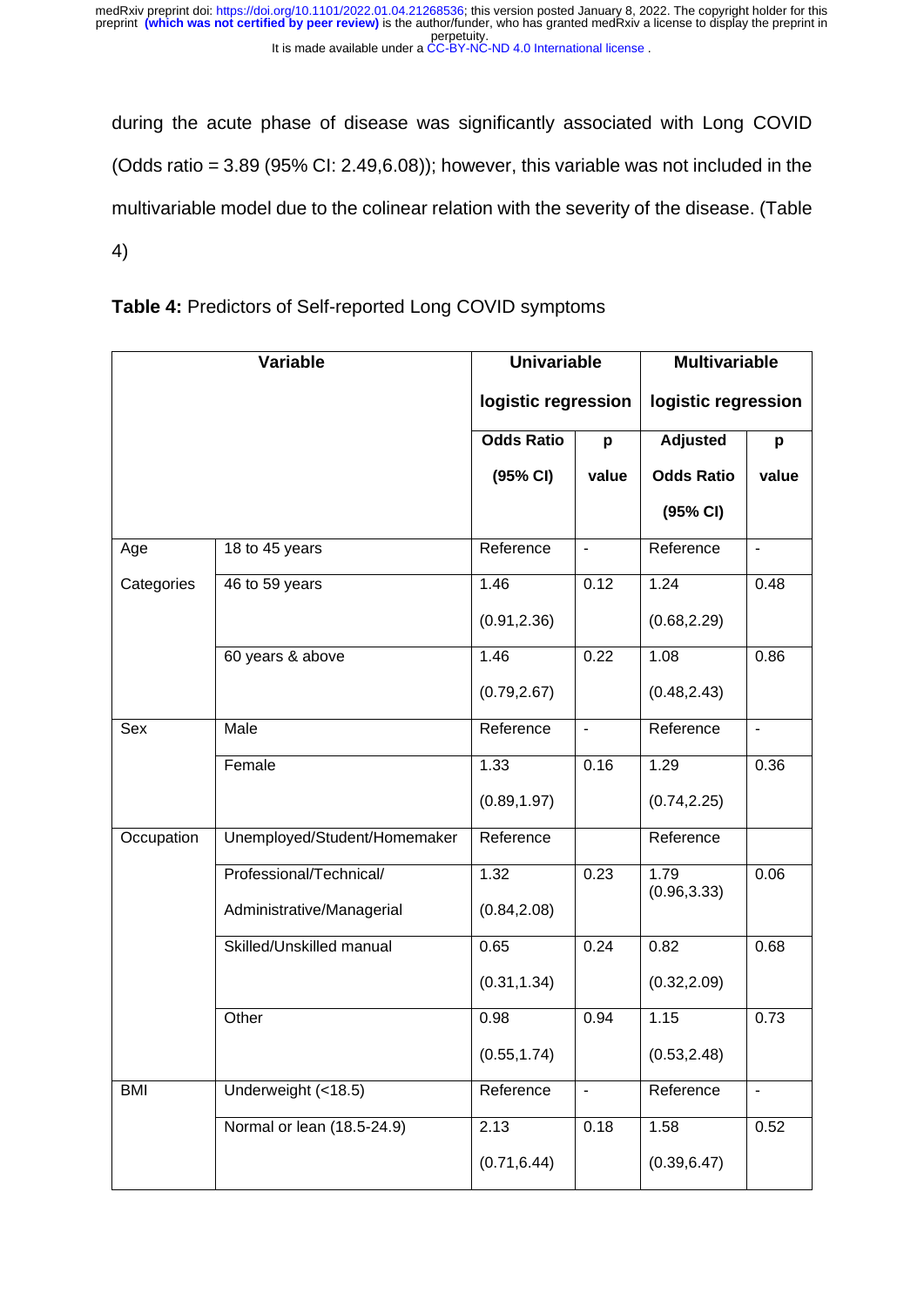|                          | Overweight (25.0-29.9)         | 2.35          | 0.14           | 1.49           | 0.58                     |
|--------------------------|--------------------------------|---------------|----------------|----------------|--------------------------|
|                          |                                | (0.76, 7.26)  |                | (0.35, 6.26)   |                          |
|                          | Obese (≥30.0)                  | 1.05          | 0.95           | 0.56           | 0.53                     |
|                          |                                | (0.23, 4.82)  |                | (0.09, 3.44)   |                          |
| History of substance use |                                | 0.75          | 0.38           | 0.95           | 0.89                     |
|                          |                                | (0.39, 1, 44) |                | (0.41, 2.16)   |                          |
| Past history of COVID-19 |                                | 0.93          | 0.90           | 0.66           | 0.49                     |
|                          |                                | (0.33, 2.66)  |                | (0.20, 2.15)   |                          |
|                          | Pre-existing medical condition | 1.69          | 0.01           | 2.00           | 0.01                     |
|                          |                                | (1.12, 2.55)  |                | (1.16, 3.44)   |                          |
| COVID-19                 | Not vaccinated                 | Reference     | $\blacksquare$ | Reference      | $\blacksquare$           |
| vaccination              | Completed 1 dose               | 1.30          | 0.45           | 1.88           | 0.13                     |
|                          |                                | (0.66, 2.55)  |                | (0.84, 4.22)   |                          |
|                          | Completed 2 doses              | 2.05          | 0.01           | 2.32           | 0.01                     |
|                          |                                | (1.23, 3.42)  |                | (1.17, 4.58)   |                          |
| Number of                | No symptoms                    | Reference     | $\blacksquare$ | Reference      | $\blacksquare$           |
| COVID-19                 | 1 to 4 symptoms                | 9.40          | < 0.001        | 6.88           | <0.001                   |
| symptoms                 |                                | (3.99, 22.09) |                | (2.74, 17.23)  |                          |
|                          | 5 or more symptoms             | 12.77         | <0.001         | 11.24          | <0.001                   |
|                          |                                | (4.89, 33.37) |                | (4.00, 31.51)  |                          |
| Severity of              | Mild/Moderate                  | Reference     | $\blacksquare$ | Reference      |                          |
| COVID-19                 | Severe/Critical                | 5.46          | < 0.001        | 5.71           | <0.001                   |
| disease                  |                                | (3.22, 9.27)  |                | (3.00, 10.89)  |                          |
| Care                     | Home Isolation                 | Reference     | $\blacksquare$ | $\blacksquare$ | $\blacksquare$           |
| received                 | Admitted to hospital           | 3.89          | 0.001          | $\blacksquare$ | $\overline{\phantom{a}}$ |
| during                   |                                | (2.49, 6.08)  |                |                |                          |
| COVID-19                 |                                |               |                |                |                          |
| disease                  |                                |               |                |                |                          |
|                          |                                |               |                |                |                          |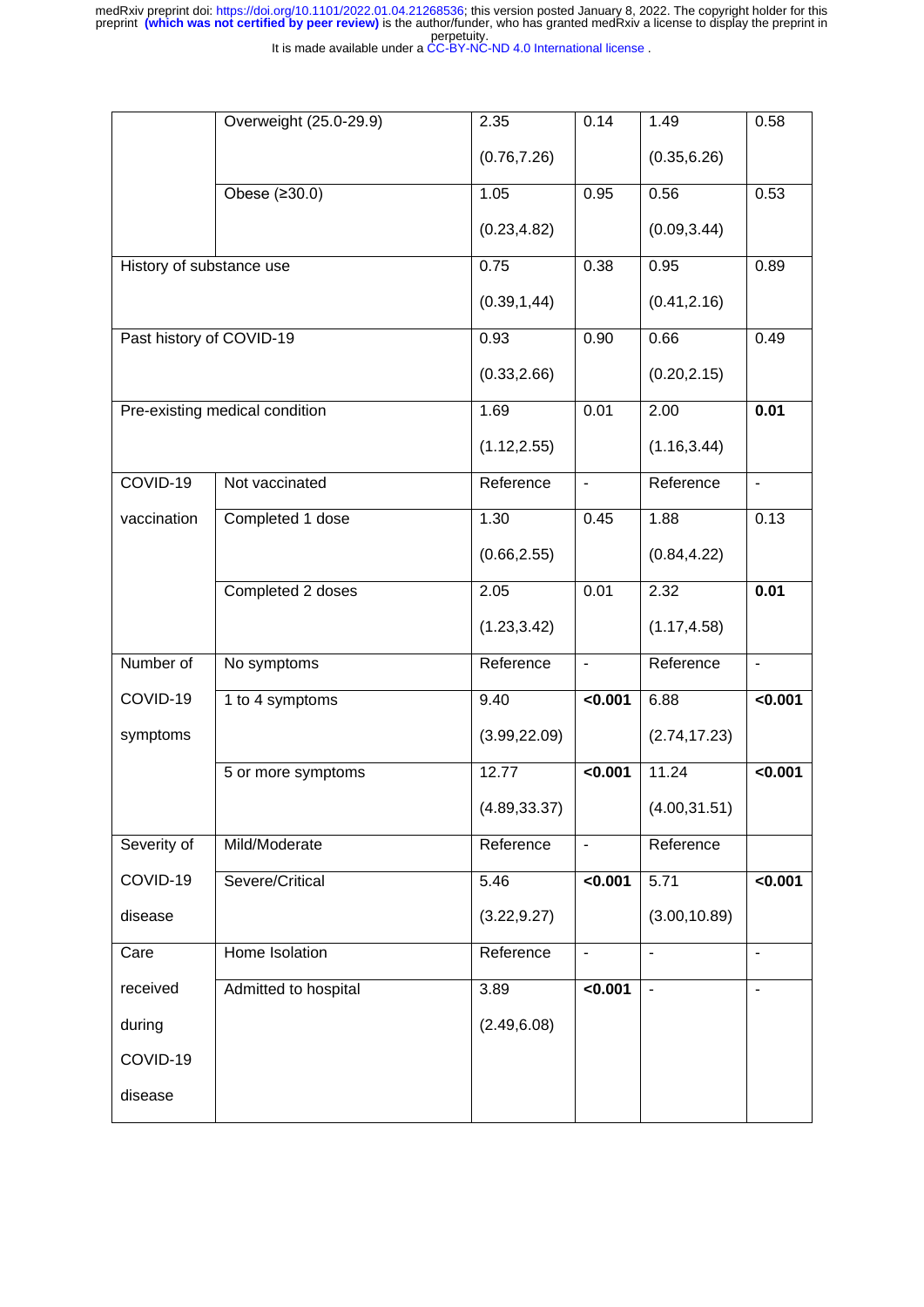| Cycle     | E Gene/N Gene (n=442) | 0.98         | 0.38 |  |
|-----------|-----------------------|--------------|------|--|
| threshold |                       | (0.94, 1.02) |      |  |
|           | ORF1a/ORF1b/N/N2 Gene | 0.99         | 0.53 |  |
|           | $(n=378)$             | (0.95, 1.03) |      |  |

### **DISCUSSION**

Long COVID is studied extensively all around the world, but research from India is limited. A recently published living systematic review has identified important research gaps, which includes paucity of evidence from low to middle-income countries and in people who were not hospitalized. (22) Both these research gaps are addressed in our study.

The overall prevalence of Long COVID in our study was 29.2%, with a median followup period of 44 days. This is comparable to the Office of National Statistics (UK) estimates based on their National Coronavirus (COVID-19) Infection Survey. The survey estimates that around 1 in 5 respondents testing positive for COVID-19 exhibit symptoms for five weeks or longer, i.e., 21% (CI: 19.9,22.1). (14) In mild to moderate cases, the symptoms of Long COVID were 23.4% in our study, after four weeks of COVID-19 infection. A study from India reported Long COVID symptoms in mild COVID-19 to be 22.6% (prevalence of fatigue), albeit with a low sample size. (23) Similarly, another study from Northern India, which followed up the patients from a tertiary care hospital, estimates that 22% had Long COVID. (24) In severe to critical cases with a sample size of 72, our study estimated a prevalence of 62.5%. These estimates are similar to a study from India published in pre-print server, which reported dyspnea in 74.3% and fatigue and disturbed sleep in more than 50% of patients after 30 to 40 days of recovery. (25) Another study in pre-print, which estimated Long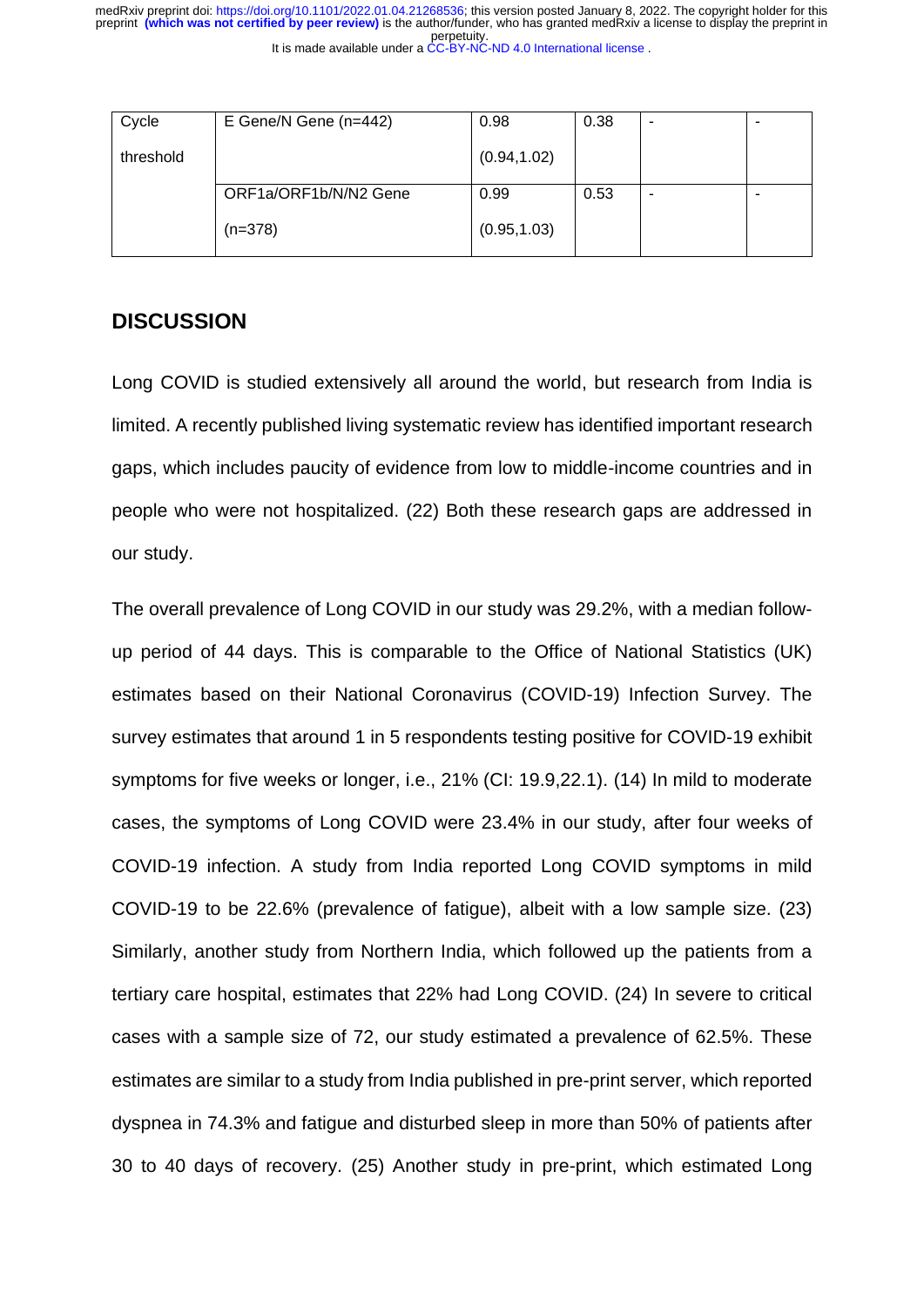COVID in hospitalized patients of North India, gave an estimate of 40.3% after 4 to 6 weeks follow-up. (26) High prevalence of Long COVID symptoms in severe and hospitalized cases are reported from multiple studies from all over the world. (27,28)

The most common Long COVID symptoms found in our study were fatigue and cough. This is similar to other studies from India. (23,24,25,29) The Self-reported symptoms in the COVID Symptom Study app and the National Coronavirus (COVID-19) Infection Survey (CIS) from the United Kingdom has also recorded that fatigue is the most common symptom reported. (14,15) Multiple systematic reviews and meta-analysis on Long COVID have listed fatigue as the most common or among the first three Long COVID symptoms. (12,22,30,31,32) A recent study from India reported fatigue to be present even after three months of recovery from COVID-19. (33) Although fatigue was self-reported in this study, a consistent finding in multiple studies indicates that fatigue is, in fact, the most common of Long COVID symptoms. (34)

Predictors of Long COVID are important because it helps to prioritize the at-risk population and design interventions. In our study, one of the strongest predictors of Long COVID was the severity of COVID-19 disease and hospital admission. This is intuitive because the chances of having persistent symptoms after four weeks postinfection can be higher if the disease is severe. This is backed up by a systematic review which found that hospitalization during the acute infection (odds ratio [OR] 2·9, 95% CI 1·3–6·9) was the most significant predictor of developing the post-COVID syndrome. (31) Similar to the severity of the COVID-19 disease, having more than one symptom during the acute phase of COVID-19 disease was associated with Long COVID. This finding is similar to the COVID symptoms app study based on selfreported symptoms. (15) Another important predictor of Long COVID was the presence of pre-existing conditions like diabetes and hypertension. A study from India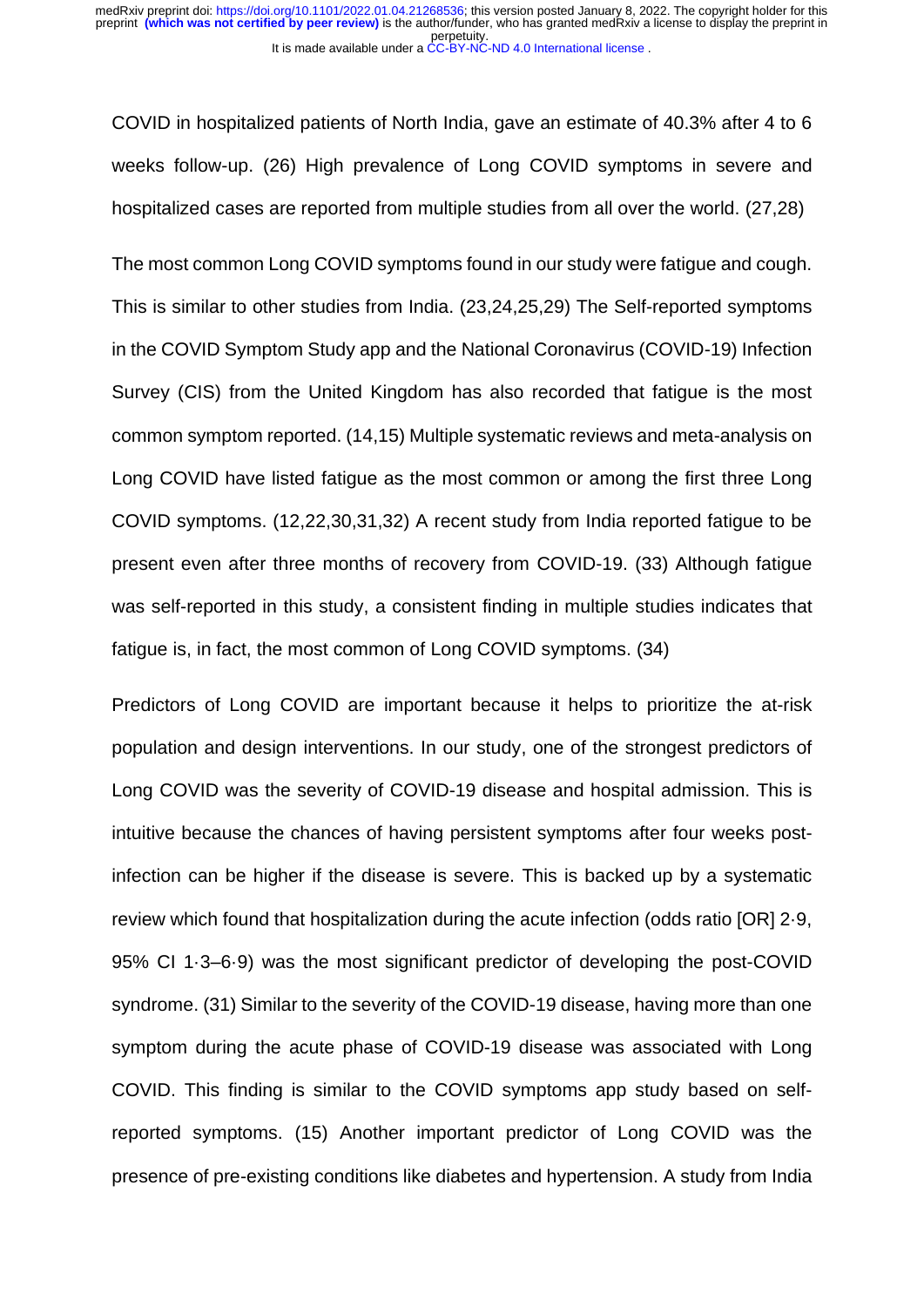and a systematic review on this topic has found a similar and strong association between the pre-existing condition and Long COVID. (25,30) An observational paradox in our study was that the participants who took two doses of COVID-19 vaccination had higher odds of developing Long COVID. It could be due to better survival in vaccinated individuals who may continue to exhibit symptoms of COVID-19 disease. But we could not find any literature on this association, and based on this study, we cannot imply causation. Age and sex, which was commonly found to be associated with Long COVID was not a significant predictor in our study. Cycle threshold (Ct) values of two genes were also not a significant predictor of Long COVID.

The strength of this study is that all the cases of COVID-19 were diagnosed with RTPCR, and there is minimal risk of misclassification. The questionnaire used to capture the Long COVID was adapted from the standard case reporting format recommended by W.H.O. The data were collected by doctors involved in patient care and which improves the validity of the findings. Our study also had limitations. The Long COVID symptoms were all self-reported, and thus objective assessment of symptoms like fatigue was not done. Telephonic interviews precluded us from collecting additional information like clinical and radiological examination for correlating with the findings. We assessed Long COVID after four weeks, and no further follow-up was done. The cause of death of fifty-two individuals who were not alive during the time of data collection was not enquired, and their death may have been related to Long covid complications.

In developed countries, many large-scale cohort studies are undertaken to understand this phenomenon. (35,36) Similar studies on Long COVID are lacking in India, and our research community should bridge this gap. We need more research into Long COVID to objectively assess the symptoms, to monitor the symptoms for a longer duration,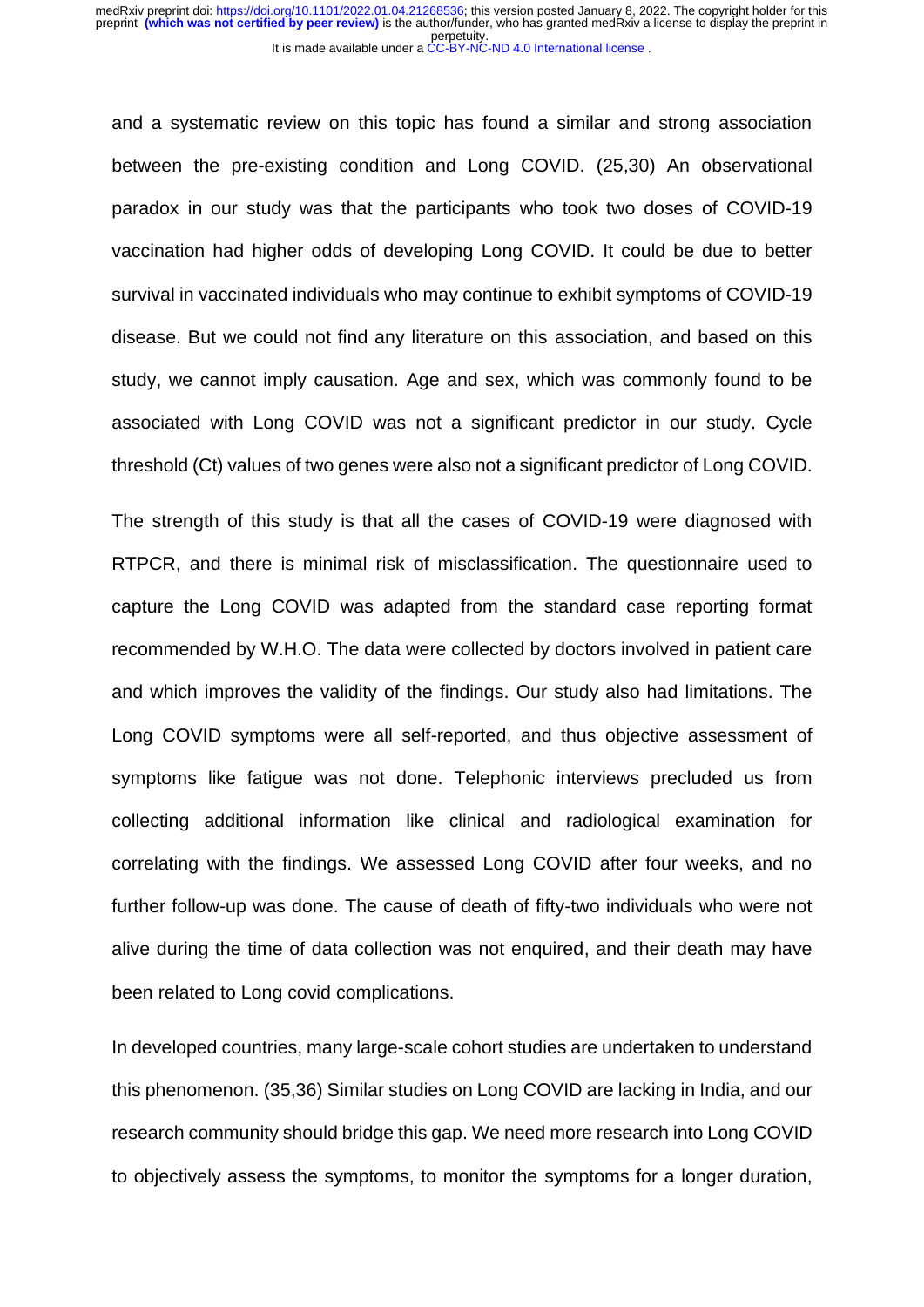and to study the biological and radiological markers, which can lead to better treatment guidelines and comprehensive management of COVID-19 disease.

# **REFERENCES**

1. WHO Director-General's opening remarks at the media briefing on COVID-19 - 30 March 2020 [Internet]. 2020 [cited 2021 Dec 13]. Available from: https://www.who.int/director-general/speeches/detail/who-director-general-sopening-remarks-at-the-media-briefing-on-covid-19---30-march-2020.

2. WHO Coronavirus (COVID-19) Dashboard | WHO Coronavirus (COVID-19) Dashboard with Vaccination Data [Internet]. 2021 [cited 2021 Dec 13]. Available from: https://covid19.who.int/.

3. World health organization. The latest on the covid-19 global situation & long-term sequelae [Internet]. 2021 [cited 2021 Dec 13]. Available from:

https://www.who.int/publications/m/item/update-54-clinical-long-term-effects-of-covid-19.

4. Callard F, Perego E. How and why patients made Long Covid. Soc Sci Med. 2021;268:113426.

5. Baig AM. Chronic COVID syndrome: Need for an appropriate medical terminology for long-COVID and COVID long-haulers. J Med Virol. 2021;93(5):2555-6.

6. Collins FS. NIH launches new initiative to study "Long COVID" | National Institutes of Health (NIH) [Internet]. 2021 Feb [cited 2021 Dec 13]. Available from:

https://www.nih.gov/about-nih/who-we-are/nih-director/statements/nih-launches-newinitiative-study-long-covid.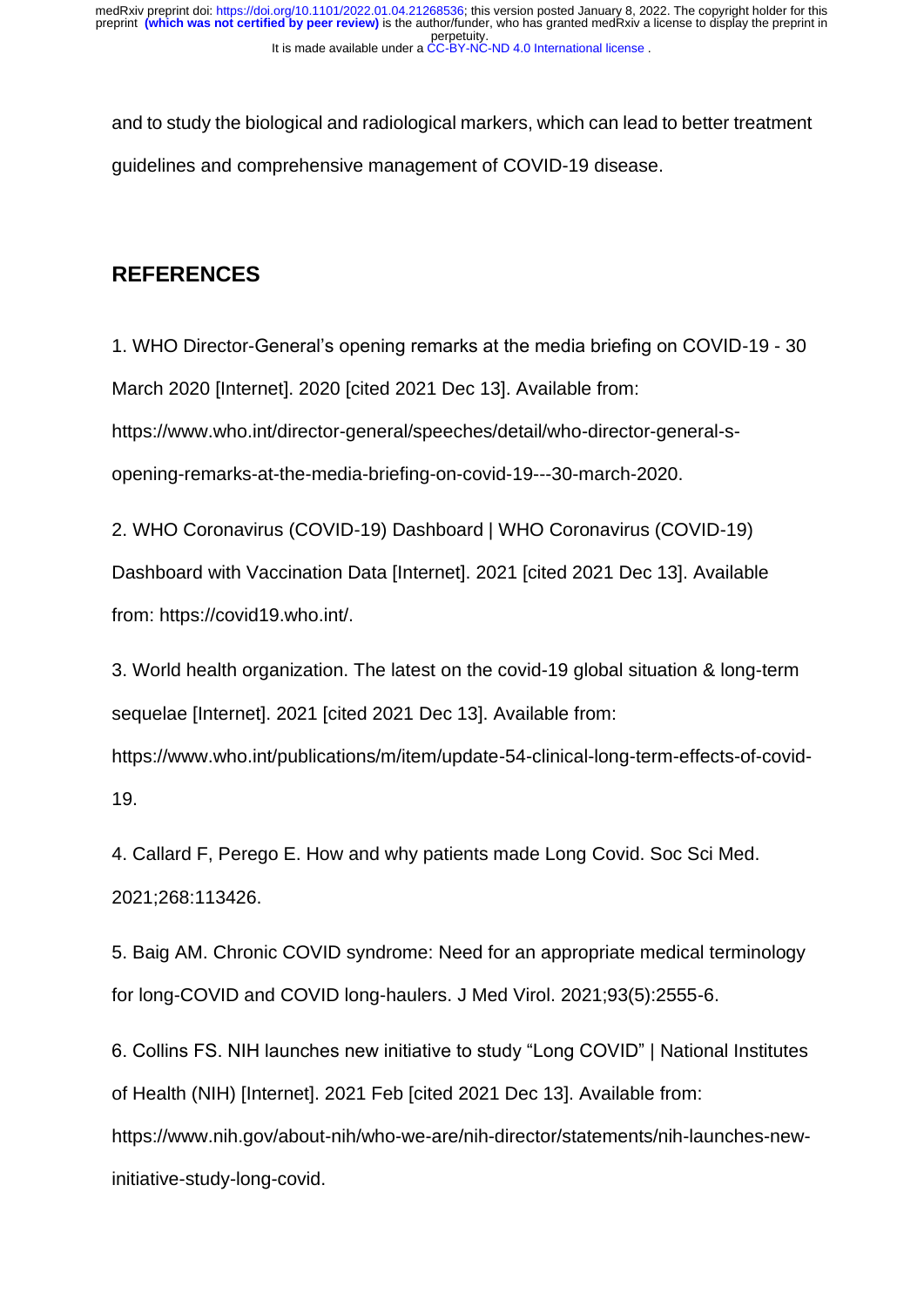7. Sifferlin A. How Covid-19 Long Haulers Created a Movement | by Alexandra Sifferlin | Medium Coronavirus Blog. 2020 Nov 11 [cited 2021 Dec 13]; Available from: https://coronavirus.medium.com/how-covid-19-long-haulers-created-amovement-24313746833a.

8. Venkatesan P. NICE guideline on long COVID. Lancet Respir Med. 2021;9(2):129.

9. Overview | COVID-19 rapid guideline: managing the long-term effects of COVID-19 | Guidance | NICE. 2020 Dec 18 [cited 2021 Dec 13]; Available from:

https://www.nice.org.uk/guidance/ng188.

10. Post-COVID Conditions | CDC [Internet]. 2021 Sep [cited 2021 Dec 13]. Available from: https:// https://www.cdc.gov/coronavirus/2019-ncov/long-termeffects/index.html.

11. A clinical case definition of post COVID-19 condition by a Delphi consensus, 6 October 2021 [Internet]. 2021 [cited 2021 Dec 13]. Available from: https://www.who.int/publications/i/item/WHO-2019-nCoV-Post\_COVID-19\_condition-Clinical\_case\_definition-2021.1.

12. Lopez-Leon S, Wegman-Ostrosky T, Perelman C, Sepulveda R, Rebolledo P, Cuapio A et al. More than 50 long-term effects of COVID-19: a systematic review and meta-analysis. Scientific Reports. 2021;11(1).

13. Raj SR, Arnold AC, Barboi A, Claydon VE, Limberg JK, Lucci VM, et al. Long-COVID postural tachycardia syndrome: an American Autonomic Society statement. Clin Auton Res. 2021;31(3):365-8.

14. Office for National Statistics. The prevalence of long COVID symptoms and COVID-19 complications - Office for National Statistics [Internet]. 2020 Dec [cited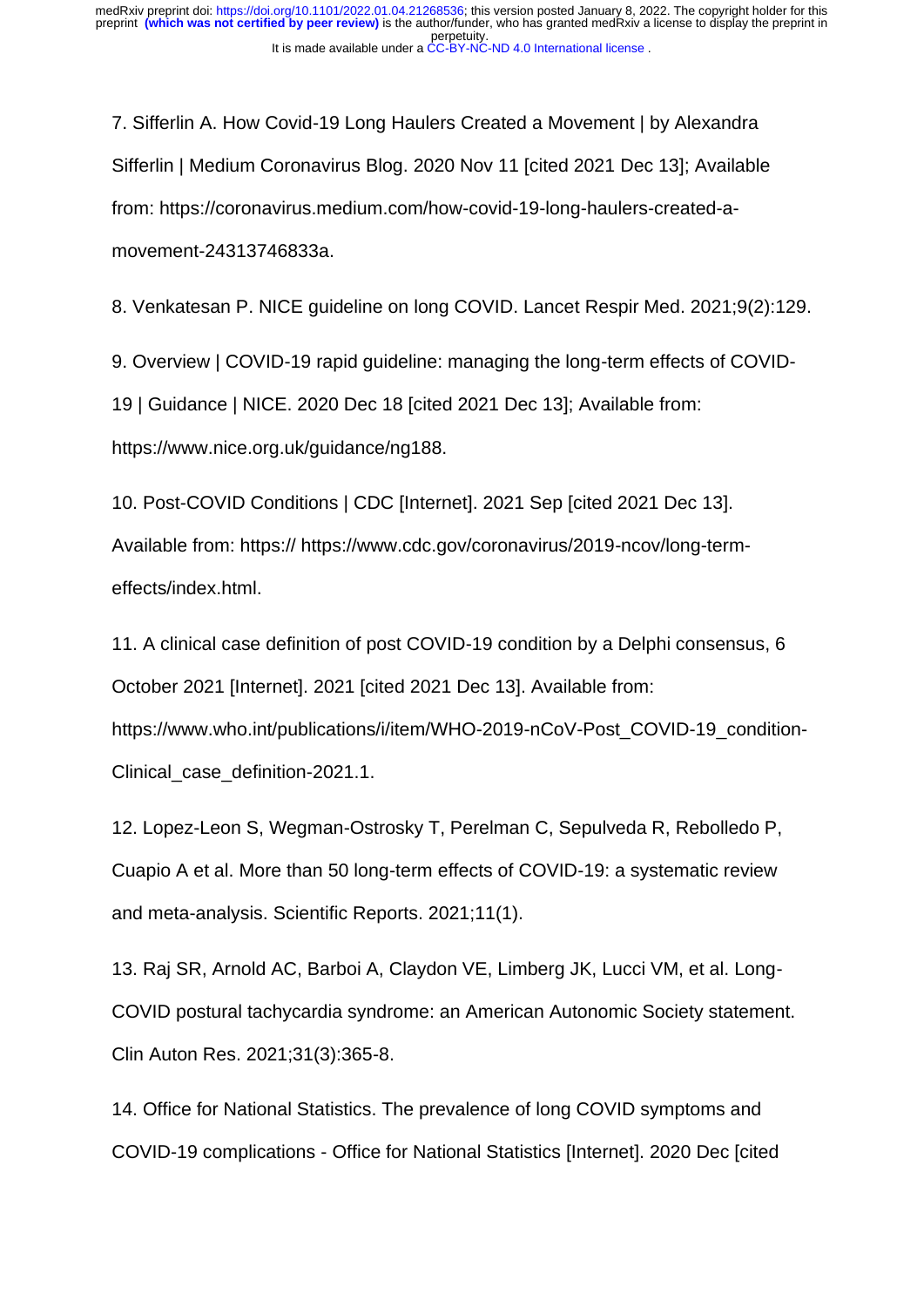2021 Dec 13]. Available

from:https://www.ons.gov.uk/news/statementsandletters/theprevalenceoflongcovidsy mptomsandcovid19complications.

15. Sudre CH, Murray B, Varsavsky T, Graham MS, Penfold RS, Bowyer RC, et al. Attributes and predictors of long COVID. Nat Med. 2021;27(4):626-31.

16. Kumar A. Shadow of Long Covid: Why India needs to prepare for long-term effects of coronavirus - Coronavirus Outbreak News. INDIA TODAY [Internet]. 2021 Apr 28 [cited 2021 Dec 13]; Available from: https://www.indiatoday.in/coronavirusoutbreak/story/long-covid-india-corona-cases-affects-experts-infections-postrecovery-symptoms-1795987-2021-04-28.

17. MoHFW | Home [Internet]. 2021 [cited 2021 Dec 13]. Available from: https://www.mohfw.gov.in/.

18. Dwivedi S. Coronavirus: Delhi's Post-Covid Clinic for Recovered Patients With Fresh Symptoms Opens. NDTV NEWS [Internet]. [cited 2021 Dec 13]; Available from: https://www.ndtv.com/delhi-news/coronavirus-delhis-post-covid-clinic-forrecovered-patients-with-fresh-symptoms-opens-2282756.

19. Ministry of Health and Family Welfare. National Comprehensive Guidelines for Management of PostCovid Sequelae [Internet]. 2021 [cited 2021 Dec 13]. Available from:

https://www.mohfw.gov.in/pdf/NationalComprehensiveGuidelinesforManagementofP ostCovidSequelae.pdf.

20. Obesity and overweight [Internet]. Who.int. 2021 [cited 18 December 2021]. Available from: https://www.who.int/news-room/fact-sheets/detail/obesity-andoverweight.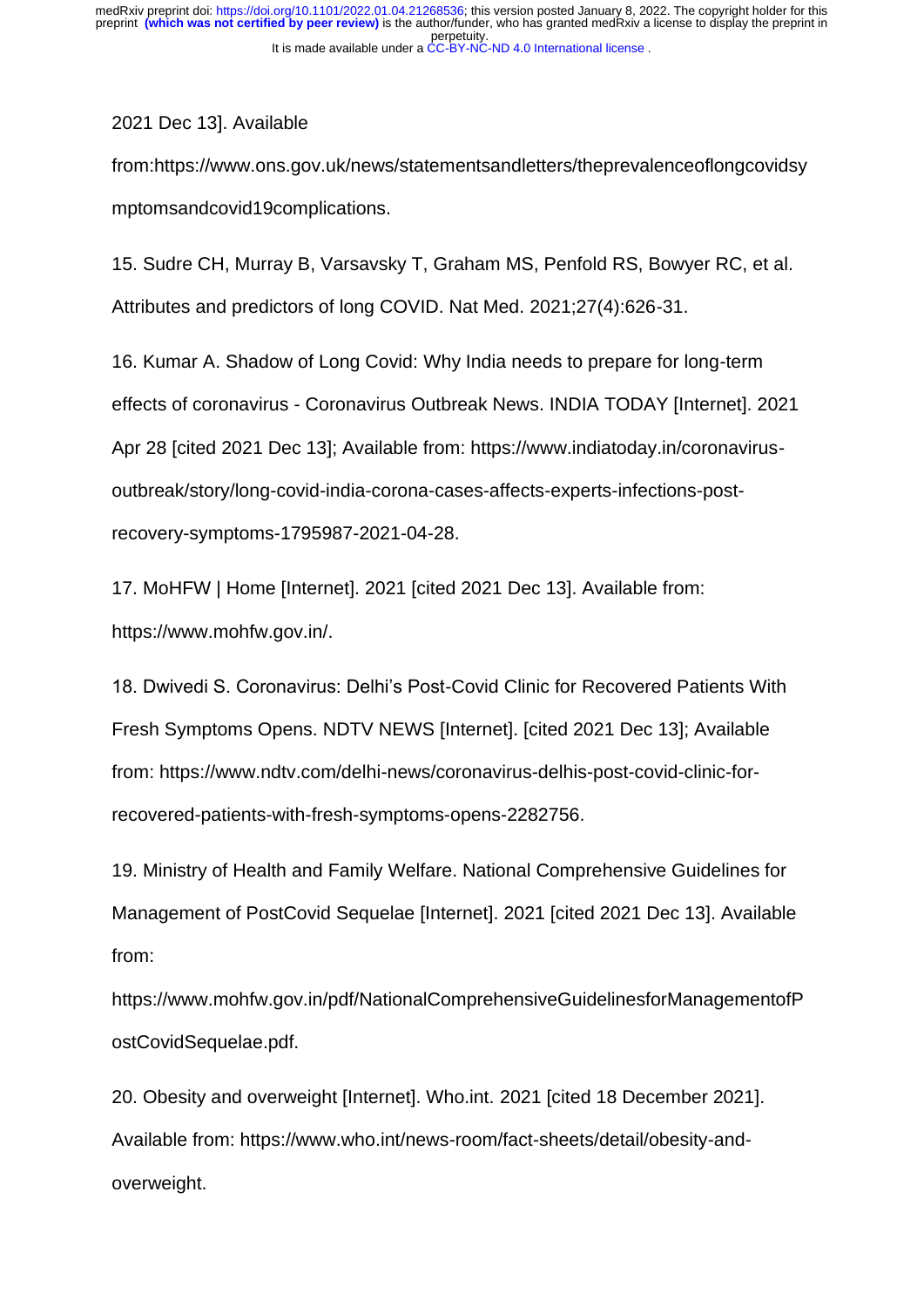21. Global COVID-19 Clinical Platform Case Report Form (CRF) for Post COVID condition (Post COVID-19 CRF) [Internet]. 2021 Feb [cited 2021 Dec 13]. Available from: https://www.who.int/publications/i/item/global-covid-19-clinical-platform-casereport-form-(crf)-for-post-covid-conditions-(post-covid-19-crf-).

22. Michelen M, Manoharan L, Elkheir N, Cheng V, Dagens A, Hastie C, et al. Characterising long COVID: a living systematic review. BMJ Global Health. 2021;6(9):e005427.

23. Chopra N, Chowdhury M, Singh AK, Ma K, Kumar A, Ranjan P, et al. Clinical predictors of long COVID-19 and phenotypes of mild COVID-19 at a tertiary care centre in India. Drug Discov Ther. 2021;15(3):156-61.

24. Naik S, Haldar SN, Soneja M, Mundadan NG, Garg P, Mittal A, et al. Post COVID-19 sequelae: A prospective observational study from Northern India. Drug Discov Ther. 2021;15(5):254-60.

25. Fatima G, Bhatt D, Idrees J, Khalid B, Mahdi F, Mehdi F. Elucidating Post-COVID-19 manifestations in India. medRxiv [Internet]. 2021 [cited 2021 Dec 13]; Available from: https://www.medrxiv.org/content/10.1101/2021.07.06.21260115v1.

26. Budhiraja S, Aggarwal M, Wig R, Tyagi A, Mishra R, Mahajan M, et al. Long Term Health Consequences of COVID-19 in Hospitalized Patients from North India: A follow up study of upto 12 months. medRxiv [Internet]. 2021 [cited 2021 Dec 13]; Available from: https://www.medrxiv.org/content/10.1101/2021.06.21.21258543v1.

27. Mandal S, Barnett J, Brill SE, Brown JS, Denneny EK, Hare SS, et al. 'Long-COVID': a cross-sectional study of persisting symptoms, biomarker and imaging abnormalities following hospitalisation for COVID-19. Thorax. 2021;76(4):396–8.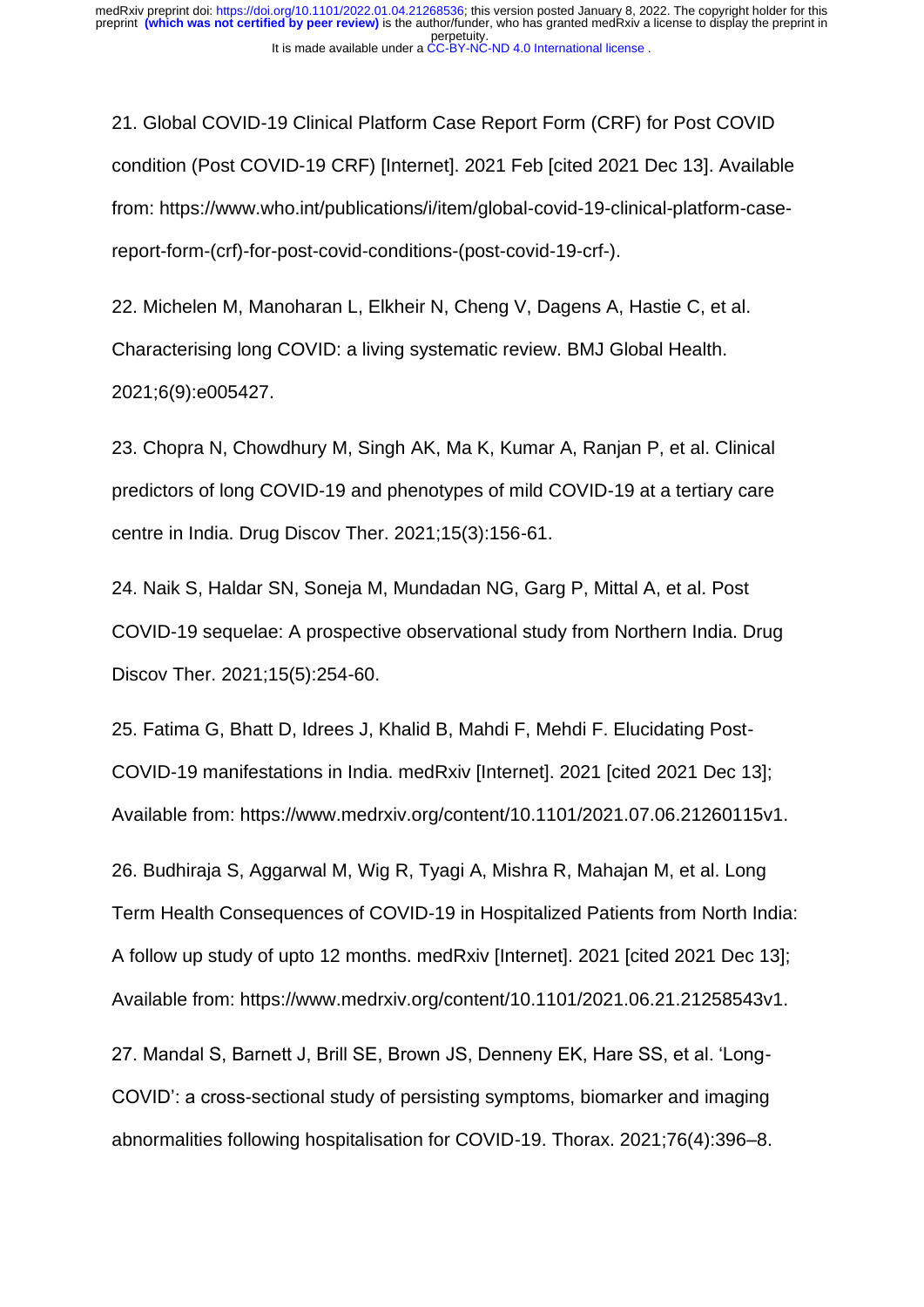28. Nehme M, Braillard O, Alcoba G, Perone SA, Courvoisier D, Chappuis F, et al. Covid-19 symptoms: Longitudinal evolution and persistence in outpatient settings. Ann Intern Med. 2021;174(5):723–5.

29. Rao GV, Gella V, Radhakrishna M, Kumar J, Chatterjee R, Kulkarni A v, et al. Post-COVID-19 symptoms are not uncommon among recovered patients-A crosssectional online survey among the Indian population. medRxiv [Internet]. 2021 [cited 2021 Dec 13]; Available from:

https://www.medrxiv.org/content/10.1101/2021.07.15.21260234v1.

30. Cabrera Martimbianco AL, Pacheco RL, Bagattini ÂM, Riera R. Frequency, signs and symptoms, and criteria adopted for long COVID-19: A systematic review. Int J Clin Pract. 2021;75(10):e14357.

31. Iqbal FM, Lam K, Sounderajah V, Clarke JM, Ashrafian H, Darzi A. Characteristics and predictors of acute and chronic post-COVID syndrome: A systematic review and meta-analysis. EClinicalMedicine. 2021;36:1–13.

32. Iwu CJ, Iwu CD, Wiysonge CS. The occurrence of long COVID: a rapid review. Pan Afr Med J 2021;38(65):1–12.

33. Anjana NK, Annie TT, Siba S, Meenu MS, Chintha S, Anish TS. Manifestations and risk factors of post COVID syndrome among COVID‑19 patients presented with minimal symptoms – A study from Kerala, India. J Family Med Prim Care 2021;10(11):4023-9.

34. Rudroff T, Kamholz J, Fietsam AC, Deters JR, Bryant AD. Post-COVID-19 Fatigue: Potential Contributing Factors. Brain Sci. 2020;10(12):1015.